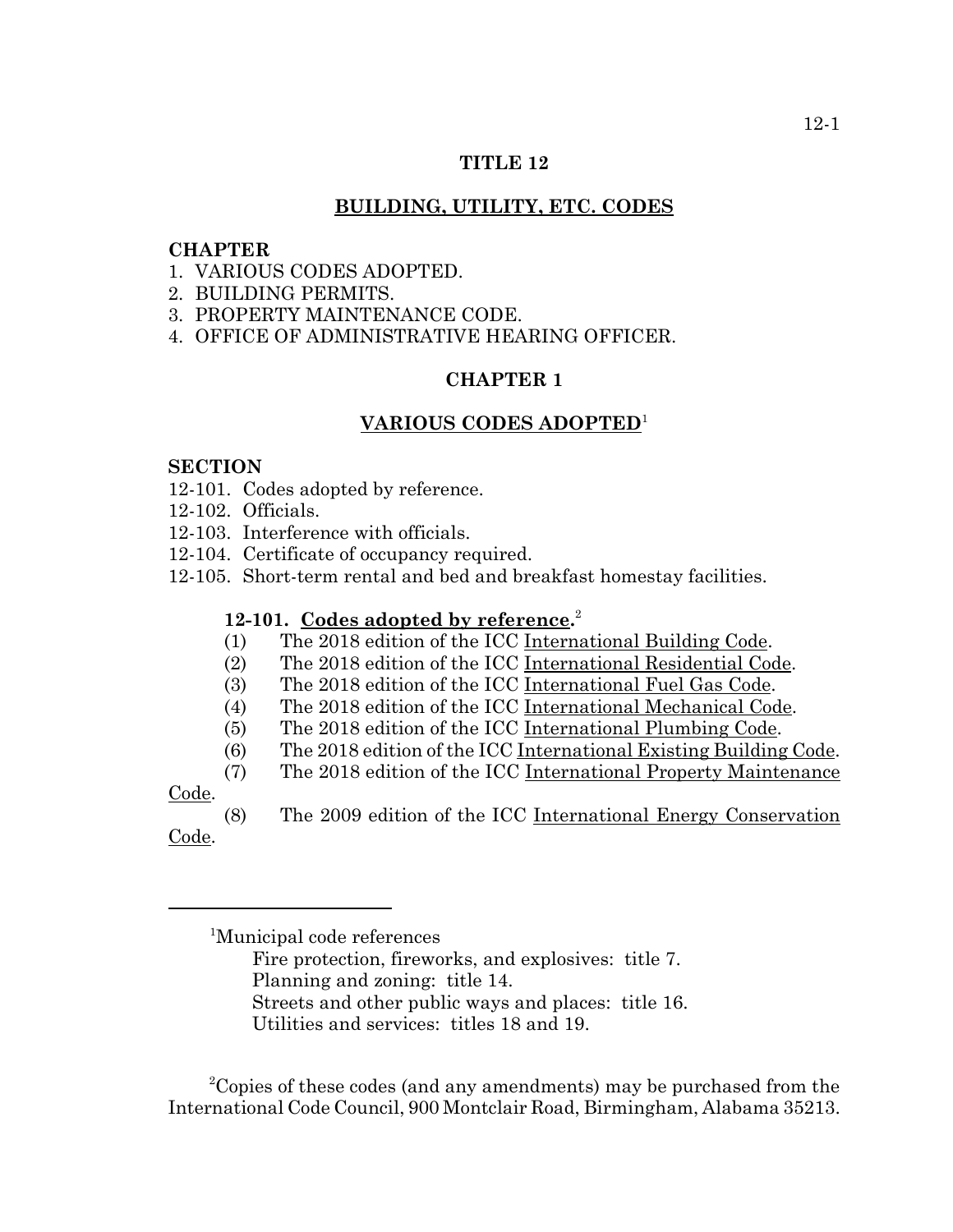(9) The ICC/ANSI A117.1 - 2017 (Standard on Accessible and Usable Buildings and Facilities). (Ord. #07-699, June 2007, as replaced by Ord. #13-792, Feb. 2013, and Ord. #21-1011, Sept. 2021 *Ch5\_02-10-22*)

**12-102. Officials**. Within said ICC 2018 International Building Code and the ICC 2018 International Residential Code, and any subsequent revisions or additions thereunto, when reference is made to the duties of certain officials names therein, that designated official of the City of Goodlettsville, Tennessee, who has duties corresponding to those of the named official in said code shall be deemed to be the responsible official insofar as enforcing the provisions of said code are concerned.

BE IT FURTHER RESOLVED THAT THE 2018 INTERNATIONAL BUILDING CODE IS AMENDED WITH THE FOLLOWING STIPULATIONS:

1. Appendix I (Patio Covers) is adopted by reference.

2. Delete Section 1612 Flood Loads. (Locally adopted Flood Ordinance will be used.)

3. Section 202 Definitions: added two (2) items:

a. NORMAL MAINTENANCE REPAIRS - shall be defined as repairs to an existing building or structure, including but not limited to exterior and interior painting, papering, and window and door maintenance, minor repairs to chimneys, stairs, porches, floor re-finishing, underpinning, and re-roofing. The replacement of roof sheathing, as well as the alteration or movement of any structural building components, does not fall under the purview of normal maintenance.

b. TEMPORARY - shall mean no longer than 90 calendar days.

BE IT FURTHER RESOLVED THAT THE 2018 INTERNATIONAL RESIDENTIAL CODE IS AMENDED WITH THE FOLLOWING STIPULATIONS:

1. Chapter 2 - Definitions: added two (2) items:

a. NORMAL MAINTENANCE REPAIRS - shall be defined as repairs to an existing building or structure, including but not limited to exterior and interior painting, papering, and window and door maintenance, minor repairs to chimneys, stairs, porches, floor re-finishing, underpinning, and re-roofing. The replacement of roof sheathing, as well as the alteration or movement of any structural building components, does not fall under the purview of normal maintenance.

(b. TEMPORARY - shall mean no longer than 90 calendar days.

2. Table R301.2(l)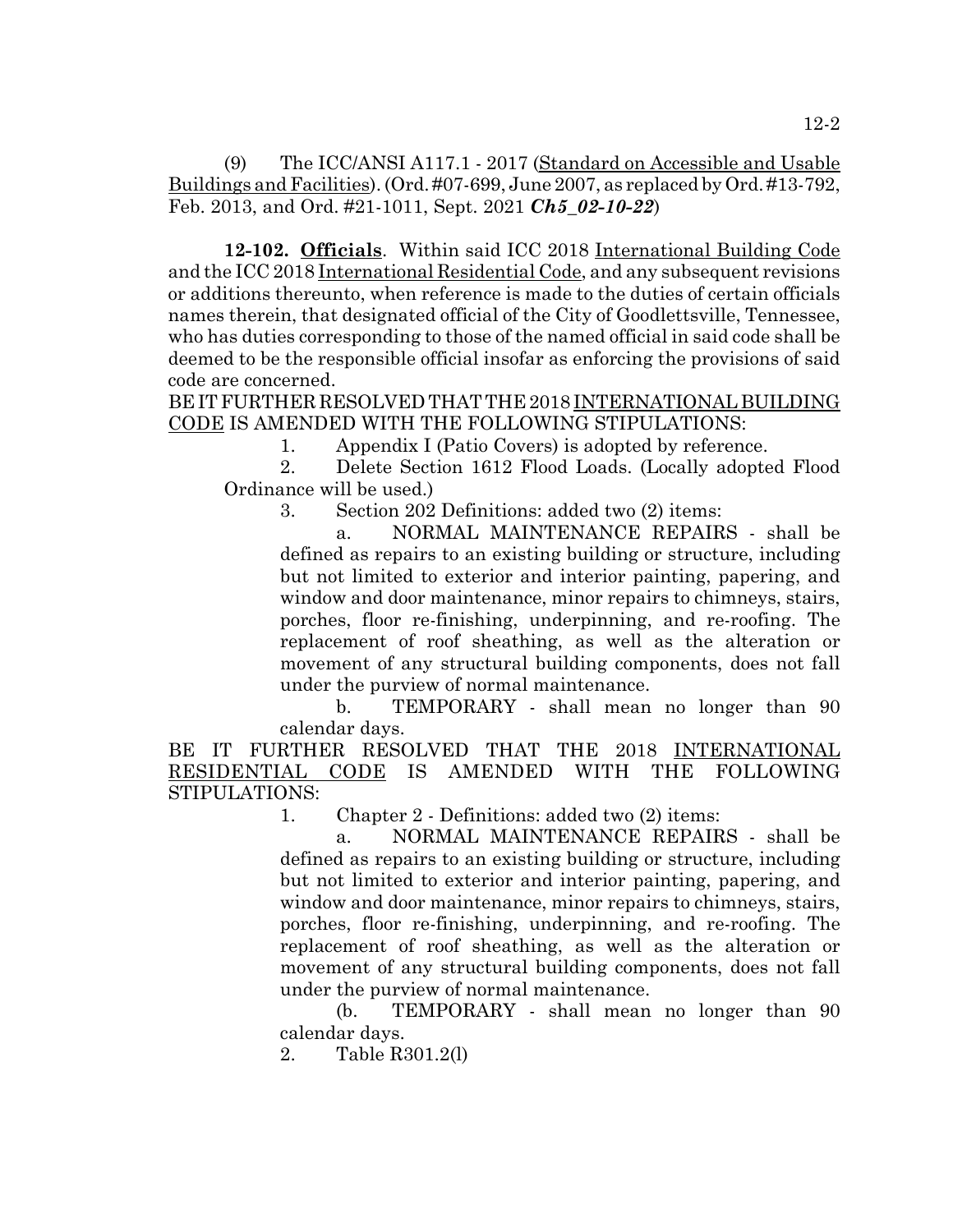# Climatic and Geographic Design Criteria

| Ground Snow Load                                    | 15 pounds                |
|-----------------------------------------------------|--------------------------|
| Wind speed                                          | $115$ mph                |
| Topographic effects                                 | $\rm No$                 |
| Special Wind Region                                 | $\rm No$                 |
| Windborne Debris Zone                               | $\rm No$                 |
| Seismic Design Category                             | B                        |
| Subject to Damage from Weathering                   | Severe                   |
| Subject to Damage from frost line<br>depth (inches) | 12 inches                |
| Subject to Damage from Termites                     | Moderate to Heavy        |
| Winter Design Temp (degrees)                        | 14 Degrees, Fahrenheit   |
| Ice Barrier Underlayment Required                   | $\rm No$                 |
| Flood Hazards                                       | See City Flood Ordinance |
| Air Freezing Index                                  | 366                      |
| Mean Annual Temperature                             | 59 Degrees Fahrenheit    |
| Manual J Design Criteria Elevation<br>(feet)        | 640                      |
| Latitude (Degrees North)                            | 36                       |
| Winter Heating                                      | 14                       |
| Summer Cooling                                      | 94                       |
| <b>Altitude Correction Factor</b>                   | *                        |
| <b>Indoor Design Temperature</b>                    | 70                       |
| Design Temperature Cooling                          | 75                       |
| <b>Heating Temperature Difference</b>               | $^\star$                 |
| Cooling Temperature Difference                      | *                        |
| Wind Velocity Cooling                               | $^\star$                 |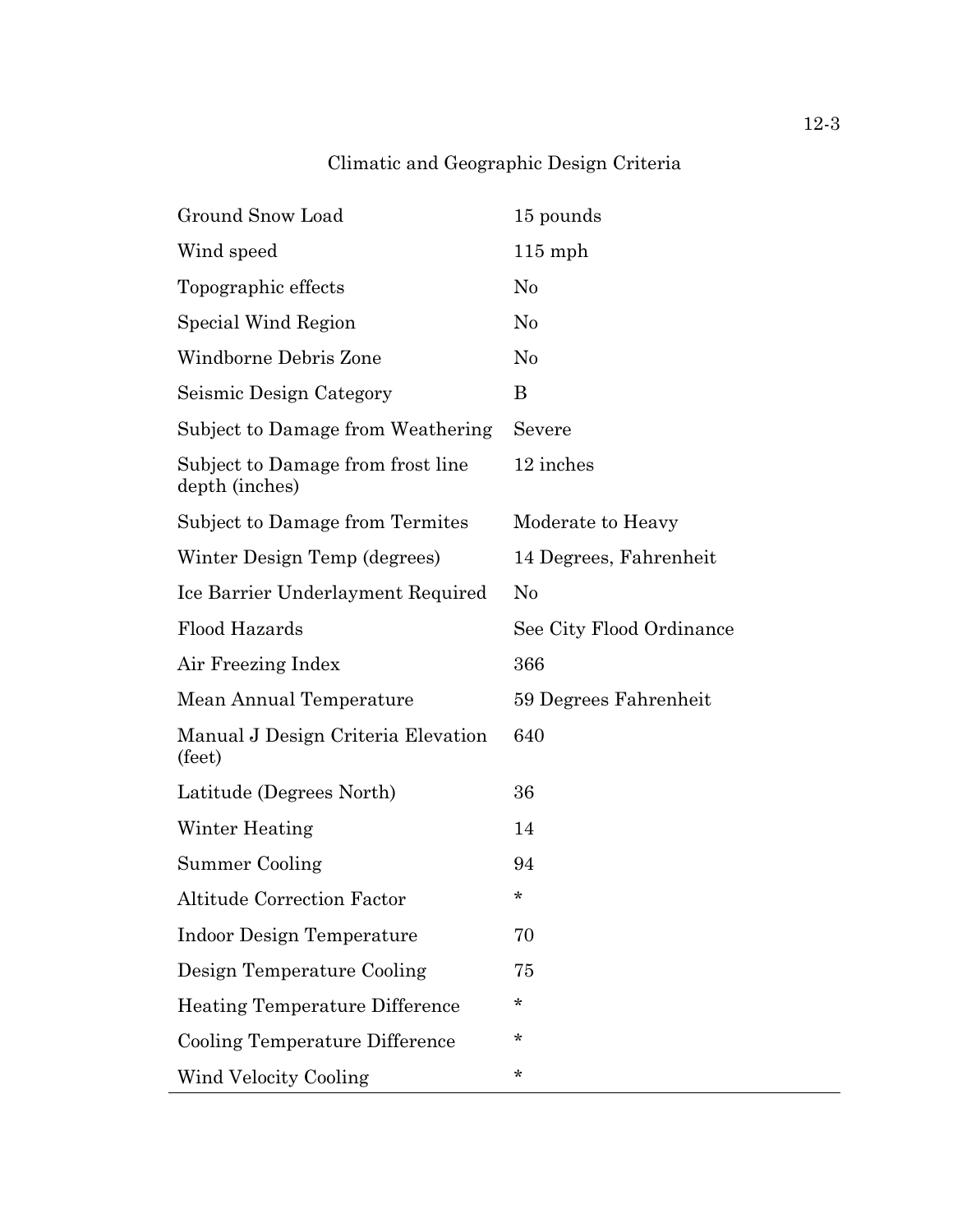| Coincident Wet Bulb    | 74 |
|------------------------|----|
| Daily Range            | M  |
| Winter Humidity        | ÷  |
| <b>Summer Humidity</b> | ÷  |

\*This value to be determined using Manual J Design criteria.

3. Section R309.3 of the 2018 Edition of the International Residential Code for One and Two Family Dwellings is hereby amended by deleting Section R309.3 in its entirety. The City of Goodlettsville Adopted Flood Ordinance will be the ruling document.

Section R309.5 of the 2018 Edition of the International Residential Code for One and Two Family Dwellings is hereby amended by deleting Section R309.5 in its entirety.

4. Section R313.1 of the 2018 Edition of the International Residential Code for One and Two Family Dwellings is hereby amended by creating a new Section R313.1.

Section R313.1 Townhouse automatic fire sprinkler systems. A townhouse shall be considered a separate building with independent exterior walls and shall be separated by a two-hour fire-resistance rated wall assembly. A townhouse shall be built according to local and statewide adopted building codes; provided, however a fire sprinkler system shall not be required for a townhouse. For the purposes of this Code, "townhouse" means a single family dwelling unit constructed in a group of three (3) or more attached units that extends from foundation to roof, not more than three (3) stories in height, with a separate means of egress, and a open space of public way on at least two (2) sides.

5. Section 313.2 of the 2018 Edition of the International Residential Code for One and Two Family Dwellings is hereby amended by deleting Section R313.2 in its entirety.

6. Section 302.13 Exception 2 amended to read: Floor assemblies located directly over a crawl space not intended for storage, with a standard opening of 18 inches by 24 inches, or for the installation of fuel fired or electric - powered heating appliances.

7. Section P2603.5 of the 2018 Edition of the International Residential Code for One and Two Family Dwellings is hereby amended by deleting Section P2603.5 and substituting the following:

P2603.5. Freezing. Plumbing fixtures, water, soil and waste pipes shall not be installed outside of a building, in attics or crawl spaces, concealed in outside walls, or in any other places subject to freezing temperatures unless adequate provision is made to protect such pipes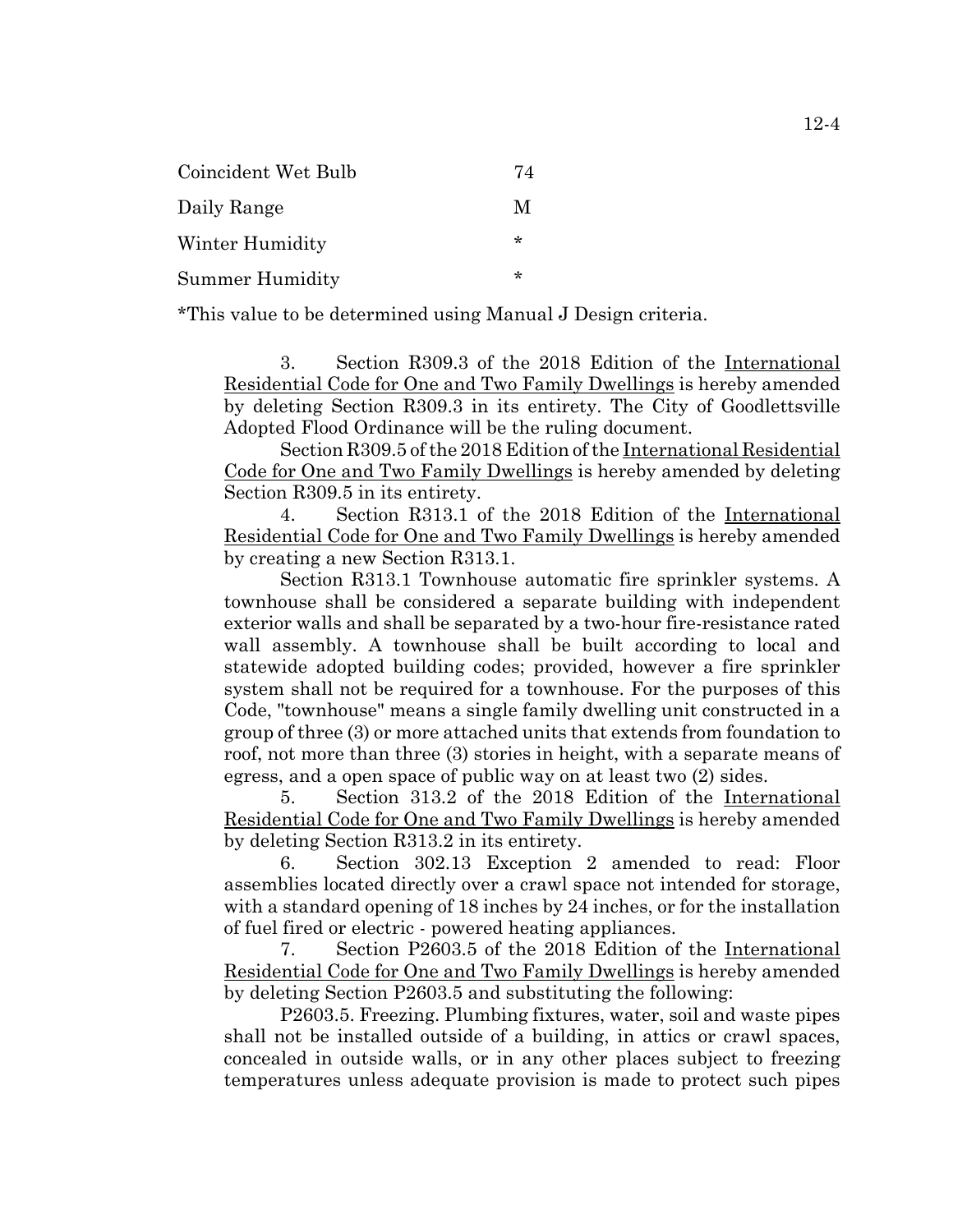from freezing by insulation of heat or both. Exterior water supply system piping shall be installed not less than eighteen (18) inches below grade.

8. Section P2801.6 of the 2018 Edition of the International Residential Code for One and Two Family Dwellings is hereby amended by deleting Section P2801.6 and substituting the following:

P2801.6. Required Pan. Where a storage tank-type water heater or a hot water storage tank is installed in a location where water leakage from the tank will cause damage, the tank shall be installed in a pan constructed of one of the following:

1. Galvanized steel or aluminum of not less than 0.0236 inches in thickness.

2. Plastic pans of the approved type.

3. Other approved materials.

A plastic pan beneath a gas-fired water heater shall be constructed of material having a flame spread index of 25 or less and a smoke-development index of 450 or less when tested in accordance with ASTM E84 or UL 723.

Exception: When water heaters are installed in a crawl space or in a basement without living space, no pan shall be required.

Water heater relief valve piping shall terminate 6 to 10 inches above the floor.

9. Section P2903.5 of the 2018 Edition of the International Residential Code for One and Two Family Dwellings is hereby amended by deleting Section P2903.5 and substituting the following:

P2903.5. Water Hammer. The flow velocity of the water distribution system shall be controlled to reduce the possibility of water hammer. A water-hammer arrestor shall be installed where quick-closing valves are utilized. Water hammer arrestors shall be installed per the plan design, but at a minimum at all washing machines, dishwashers and standalone ice makers. Water-hammer arrestors shall conform to ASSE 1010.

10. Section P2903.9.1 of the 2018 Edition of the International Residential Code for One and Two Family Dwellings is hereby amended by deleting Section P2903.9.1 and substituting the following:

P2903.9.1. Service Valve. A main shut-off valve on the water service line shall be installed for each dwelling unit within a building and shall be accessible in the living portion of the dwelling unit or an attached garage. Additionally, the water service shall shall be valved at the curb or property line in accordance with local requirements.

11. Chapter 19 of the 2018 Edition of the International Residential Code is hereby amended by adding section M1901.3.

M1901.3. Prohibited Location. Cooking appliances designed, tested, listed or labeled for use in commercial occupancies shall not be installed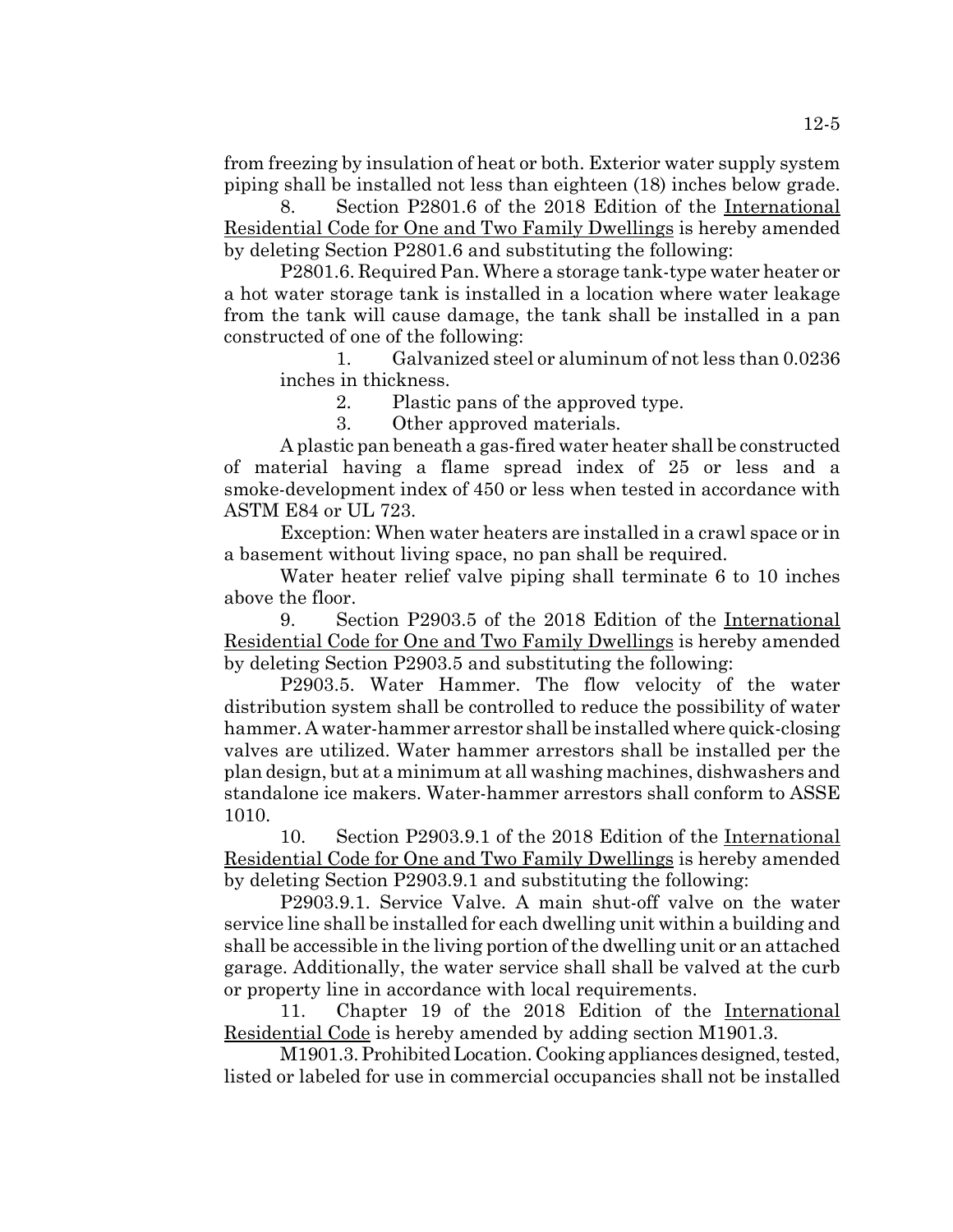within dwelling units or within any area where domestic cooking operations occur.

12. Section G2417.1.1 of the 2018 Edition of the International Residential Code for One and Two Family Dwellings is hereby amended by deleting Section G2417.1.1 and substituting the following:

G2417.1.1 Inspections. On completion of the installation, alteration, repair or replacement of gas piping, and prior the use thereof, the building official shall be notified the gas piping is ready for inspection.

13. Section G2417.1 of the 2018 Edition of the International Residential Code for One and Two Family Dwellings is hereby amended by adding Section G2417.1.1.3, G2417.1.1.4 and G2417.1.1.5.

G2417.1.1.3. Rough fuel-gas inspection. This inspection shall be made after gas piping authorized by the permit has been installed and before such piping has been covered or concealed or a fixture or appliance has been attached thereto. This inspection shall include a determination that the gas piping size, material and installation meets the requirements of this chapter. It shall also include an air pressure test at which time the gas piping shall stand a pressure of not less than 30 pounds per square inch gauge (68.9 kPa gauge) and shall hold this pressure for a length of time of no less than twenty (20) minutes, with no perceptible drop in pressure. The test shall be made using air pressure only. Necessary apparatus for conducting the test shall be furnished by the permit holder.

G2417.1.1.4 Gas Meter Release Inspection. Gas meter release inspection shall be conducted when all fuel gas appliances are connected to the gas pipe system or plugged with a cast iron plug. All appliance venting shall be in place at the time of the meter release inspection. A shut-off valve in the off position with no appliance connected, shall not be an acceptable termination of the building gas pipe.

G2417.1.1.5. Final Inspection. This inspection shall be made after piping authorized by the permit has been installed and after all portions thereof which are to be covered or concealed and after all fixtures, venting, appliances, shut off valves, and cast iron plugs have been installed.

14. Section G2417.4.1 of the 2018 Edition of the International Residential Code for One and Two Family Dwellings is hereby amended by deleting Section G2417.4.1 and substituting the following:

G2417.4.1. Air Pressure Test. This inspection shall be made after gas piping authorized by the permit has been installed and before such piping has been covered or concealed or a fixture or appliance has been attached thereto. This inspection shall include a determination that the gas piping size, material and installation meets the requirements of this chapter. It shall also include an air pressure test at which time the gas piping shall stand a pressure of not less than 30 pounds per square inch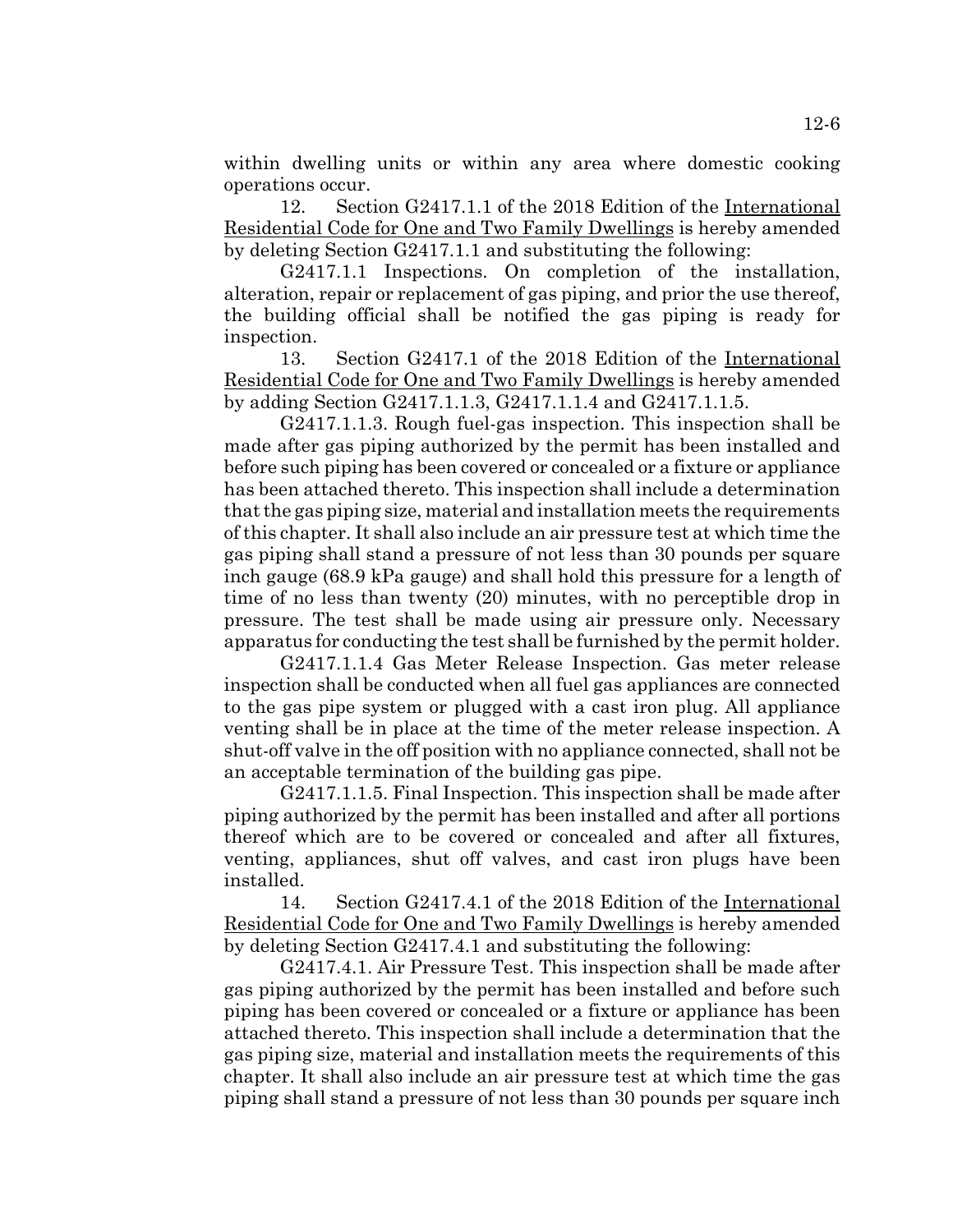gauge (68.9 kPa gauge) and shall hold this pressure for a length of time of no less than twenty (20) minutes, with no perceptible drop in pressure. The test shall be made using air pressure only. Necessary apparatus for conducting the test shall be furnished by the permit holder.

15. Section N1102.4.1.2 (R402.4.1.2) Testing is replaced with Section N1102.4.2.1 Testing Option and Section N1102.4.2.2 Visual Inspection from 2009 IRC. 6.

16. Section N1103.3.3 (R403.3.3) Duct Testing (Mandatory) and Section N1103.3.4 (R403.3.4) Duct Leakage (Prescriptive) are optional.

17. Table N1102.1.2 (R402.1.2) Insulation and Fenestration Requirement by Component and Table N 1102.1.4 (R402.1.4) Equivalent U-Factors from 2018 ONE AND TWO FAMILY DWELLINGS AND TOWNHOUSES are replaced with Table N 1102.1 Insulation and Fenestration Requirements by Component and Table N1102.1.2 Equivalent U-Factor from 2009 IRC.

BE IT FURTHER RESOLVED THAT THE 2018 INTERNATIONAL PLUMBING CODE IS AMENDED WITH THE FOLLOWING STIPULATIONS:

1. The 2018 Edition of the International Plumbing Code Published by the International Code Council, adopted with Appendices B, C, D and E.

2. Section 305.4 and 312.3 of the 2018 Edition of the International Plumbing Code is hereby amended by deleting Sections 305.4 and 312.3 and substituting the following:

305.4. Freezing. Plumbing fixtures, water, soil and waste pipes shall not be installed outside of a building, in attics or crawl spaces, concealed in outside walls, or in any other places subject to freezing temperatures unless adequate provision is made to protect such pipes from freezing by insulation of heat or both. Exterior water supply system piping shall be installed not less than eighteen (18) inches below grade.

312.3. Drainage and vent air test. Plastic piping shall not be tested using air. An air test shall be made by forcing air into the system until there is a uniform gauge pressure of 5 psi (34.5 kPa) or sufficient to balance a 10-inch column of mercury. This pressure shall be held for a test period of not less than 15 minutes. Any adjustments to the test pressure required because of changes in ambient temperatures or the seating of gaskets shall be made prior to the beginning of the test period.

Exception: Air testing on plastic pipe shall be permissible when water is not readily available or when the temperature is forecast to be below 32 degrees.

3. Section 503.1 of the 2018 Edition of the International Plumbing Code is hereby amended by deleting Section 503.1 and substituting the following:

503.1. Cold water line valve. The cold water branch line front the main water supply line to each hot water storage tank or water heater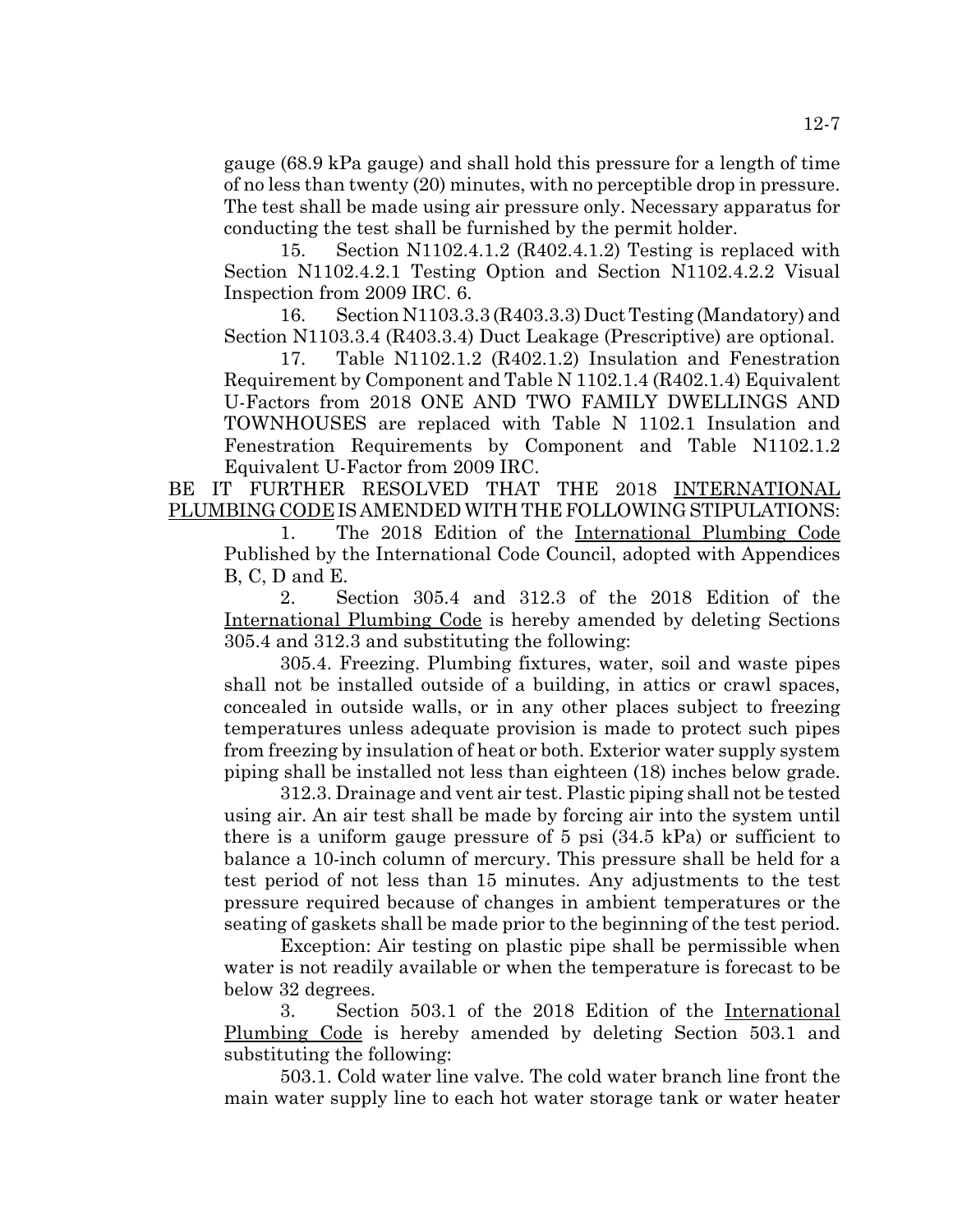shall be provided with a shutoff valve, located within 3 feet of the equipment and serving only the hot water storage tank or water heater. The valve shall not interfere or cause a disruption of the cold water supply to the remainder of the cold water system. The valve shall be provided with access on the same floor level as the water heater served.

4. Section 504.7 of the 2018 Edition of the International Plumbing Code is hereby amended by deleting Section 504.7 and substituting the following:

504.7. Required Pan. Where a storage tank-type water heater or a hot water storage tank is installed in a location where water leakage from the tank will cause damage, the tank shall be installed in a pan constructed of one of the following:

1. Galvanized steel or aluminum of not less than 0.0236 inches in thickness.

2. Plastic pans of the approved type.

3. Other approved materials.

5. Section 604.9 of the 2018 Edition of the International Plumbing Code is hereby amended by deleting Section 604.9 and substituting the following:

604.9. Water Hammer. The flow velocity of the water distribution system shall be controlled to reduce the possibility of water hammer. A water-hammer arrestor shall be installed where quick-closing valves are utilized. Water hammer arrestors shall be installed per the plan design, but at a minimum at all washing machines, dishwashers and standalone ice makers. Water-hammer arrestors shall conform to ASSE1010.

6. Section 903.1 of the 2018 Edition of the International Plumbing Code is hereby amended by deleting Section 903.1 and substituting the following:

903.1. Stack required. Open vent pipes that extend through the roof shall be terminated not less than 12" above the roof. Where a roof is to be used for assembly or as a promenade observation deck, sunbathing deck or similar purposes, open vent pipes shall terminate not less than 7 feet above the roof.

BE IT FURTHER RESOLVED THAT THE 2018 INTERNATIONAL FUEL GAS CODE IS AMENDED WITH THE FOLLOWING STIPULATIONS:

1. Appendices A, B, C and D are adopted by reference.

2. Section 406.4 of the 2018 International Fuel Gas Code is hereby amended by deleting Sections 406.4.1 and 406.4.2 and substituting the following:

406.4.1. Method of testing. Gas piping shall withstand a pressure test of 30 psi for a period of twenty (20) minutes without showing and drop in pressure. (Ord. #07-699, June 2007, as replaced by Ord. #13-792, Feb. 2013, and Ord. #21-1011, Sept. 2021 *Ch5\_02-10-22*)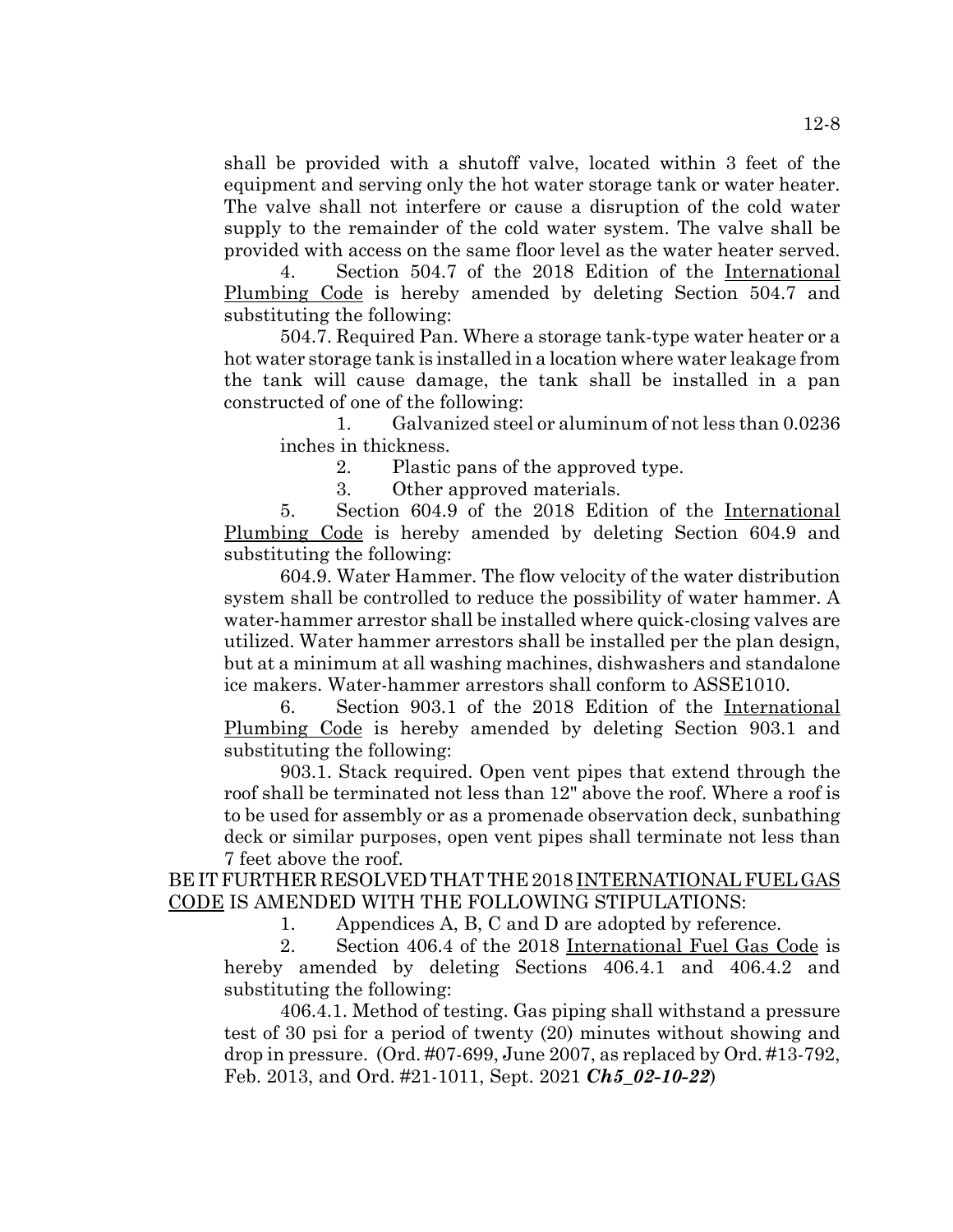**12-103. Interference with officials.** It shall be unlawful for any person, whether owner or occupant, to refuse to permit the entry of any building official of the City of Goodlettsville or to interfere in any manner with the performance of the duties of such official. (2000 Code, § 12-103)

**12-104. Certificate of occupancy required.** It shall be unlawful to occupy any structure without having first obtained a certificate of occupancy. Anyone occupying a structure without having first obtained such certificate shall be subject to a civil penalty of one hundred dollars (\$100.00) and may be forced to vacate the premises. (2000 Code, § 12-104)

**12-105. Short-term rental and bed and breakfast homestay facilities.** Short-term rentals and bed and breakfast homestay uses shall be considered a one- and two-family dwellings per the State of Tennessee Transient Rental Home and Cabin ruling and the following additional fire and life and safety protection requirements shall apply:

(1) Any short-term rental facility building containing more than two (2) separate and fully independent dwelling units with kitchen, living space, bedrooms, and bathrooms shall require the building to be protected with a fire sprinkler system meeting requirements of an NFPA 13D or 13R system. The NFPA 13D sprinkler system is for one- and two-family residential structures only. Fire separation requirements of the city's residential code would apply between separate and fully independent dwelling units.

(2) All rental units in short-term rentals and bed and breakfast homestay uses shall include an exterior door in the unit to the building exterior or shall require the building to be protected with a fire sprinkler system meeting the requirements of an NFPA 13D or 13R system. The NFPA 13D sprinkler system is for one- and two-family residential structures only. All sleeping rooms shall contain emergency egress per the city's residential code requirements and the exterior exit door would meet that requirement if the door is in the sleeping room. The city may permit a single residential rental sleeping room in an owner occupied short-term rental and bed and breakfast homestay facility with emergency egress per the city's residential code and without a fire sprinkler system if the rental room is on the same level as other non-rental residential rooms.

(3) A multi-station interconnected fire and smoke detection and alarm system and if applicable a carbon monoxide detection and alarm system shall be installed for all short-term rental and bed and breakfast homestay uses per the city's residential code. (as added by Ord. #19-955, Oct. 2019 *Ch4\_1-23-20*)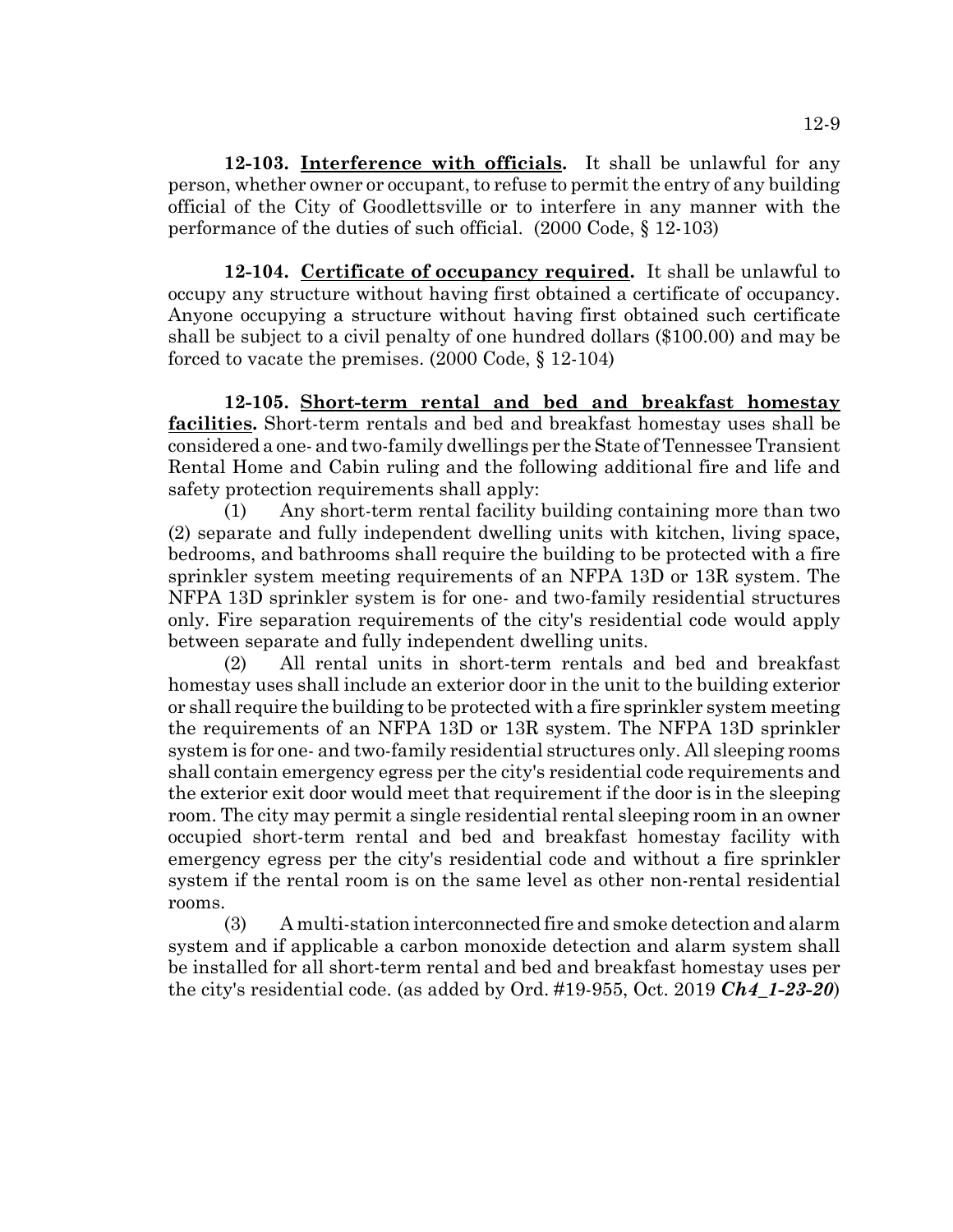#### **CHAPTER 2**

#### **BUILDING PERMITS**

#### **SECTION**

- 12-201. Building permit required.
- 12-202. Application and fee.
- 12-203. Criteria for granting permit.
- 12-204. Use and occupancy permit.
- 12-205. Records to be kept.
- 12-206. Tall buildings development fee.

**12-201. Building permit required.** Before commencing any work pertaining to the erection, construction, reconstruction, moving, alteration, or addition to any building or structure within the city, a building permit for each separate building or structure shall be secured from the city manager by the owner or his agent. The building permit shall state that the proposed construction, alteration, or repair of a building or structure is in compliance with the provisions of this chapter. (2000 Code, § 12-201)

**12-202.** Application and fee.<sup>1</sup> All applications for a building permit shall be presented to the city manager for approval and issuance and shall be accompanied by a plat, drawn to scale, showing the actual dimensions of the parcel of land to be built upon, the size of the building to be erected, the position of the building upon the lot, and such other information as may be deemed necessary by the city manager in determining the right of the applicant to the permit sought.

The application shall be accompanied by a fee.  $(2000 \text{ Code}, \xi 12-202)$ , modified)

**12-203. Criteria for granting permit.** The city manager shall grant the permit if:

(1) He is satisfied that such work will not materially and adversely affect the public health, safety, and welfare; and

(2) If such work is not of such a character as might cause or create a public or private nuisance. (2000 Code, § 12-203)

**12-204. Use and occupancy permit.** Before occupying a new building and premises on vacant land, or before changing the use classification or enlarging the use in any building or on any land, a use and occupancy permit

<sup>&</sup>lt;sup>1</sup>All codes department fees (and any amendments) are of record in the office of the city recorder.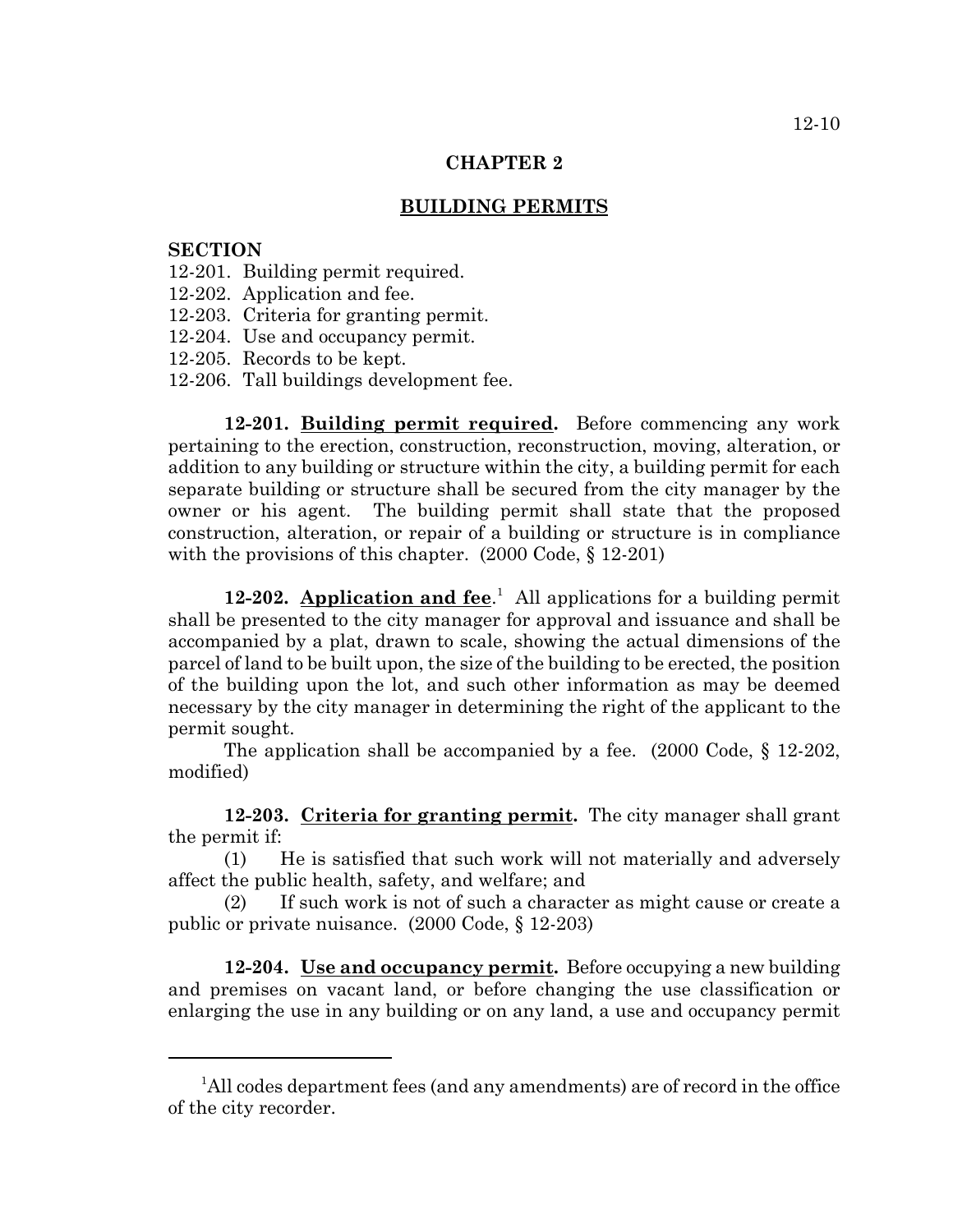shall be secured from the city manager by the owner or his agent. The use and occupancy permit shall state that the use of the building, structure, or land complies with the provisions of this chapter. Application for a use and occupancy permit shall be made with the application for a building permit, or may be directly applied for where no building permit is necessary and shall be issued or refused, in writing, within five (5) days after the city manager has been notified, in writing, that the building or premises is ready for occupancy. In the event no building permit is necessary, a charge of five dollars (\$5.00) shall be made for the use and occupancy permit. (2000 Code, § 12-204)

**12-205. Records to be kept.** It shall be the duty of the city manager to keep a record of all building permits and of all permits for use and occupancy issued, and of all applications for such permits refused by reason of failure to comply with the provisions of this chapter, with notations thereon of the reason for refusal to issue the same. (2000 Code, § 12-205)

**12-206. Tall buildings development fee.** A tall buildings development fee is hereby established in the City of Goodlettsville said fee system to be implemented as follows:

Each person who shall receive development permission from the City of Goodlettsville to construct a tall building shall pay a development fee in the amount and manner set forth in this chapter.

(1) Definitions. When used in this chapter, the following terms shall have the meanings herein ascribed to them:

(a) "Development permission" shall mean any rezoning, plat approval, master plan approval, site plan approval, special use permit approval, and/or building permit issuance by the city.

(b) "Feepayer" is the property owner or developer obligated to pay the development fee required by this chapter.

(c) "Increase in level of fire protection" shall mean the acquisition by the city of a new piece of fire fighting equipment of the aerial ladder or elevated platform type which will provide access to the upper stories of buildings.

(d) "Tall buildings" shall mean any building of any type occupancy in excess of three (3) stories or thirty feet (30') in height.

(2) Payment of fee. At the time the feepayer pays the appropriate building permit fee, the development fee shall also be paid. Payment of such fee shall be the responsibility of the feepayer as defined above.

(3) Basis of fee calculation. The development fee shall be a percentage relationship of the total cost of the building which requires payment of the fee. Said fee shall be calculated based upon the following schedule: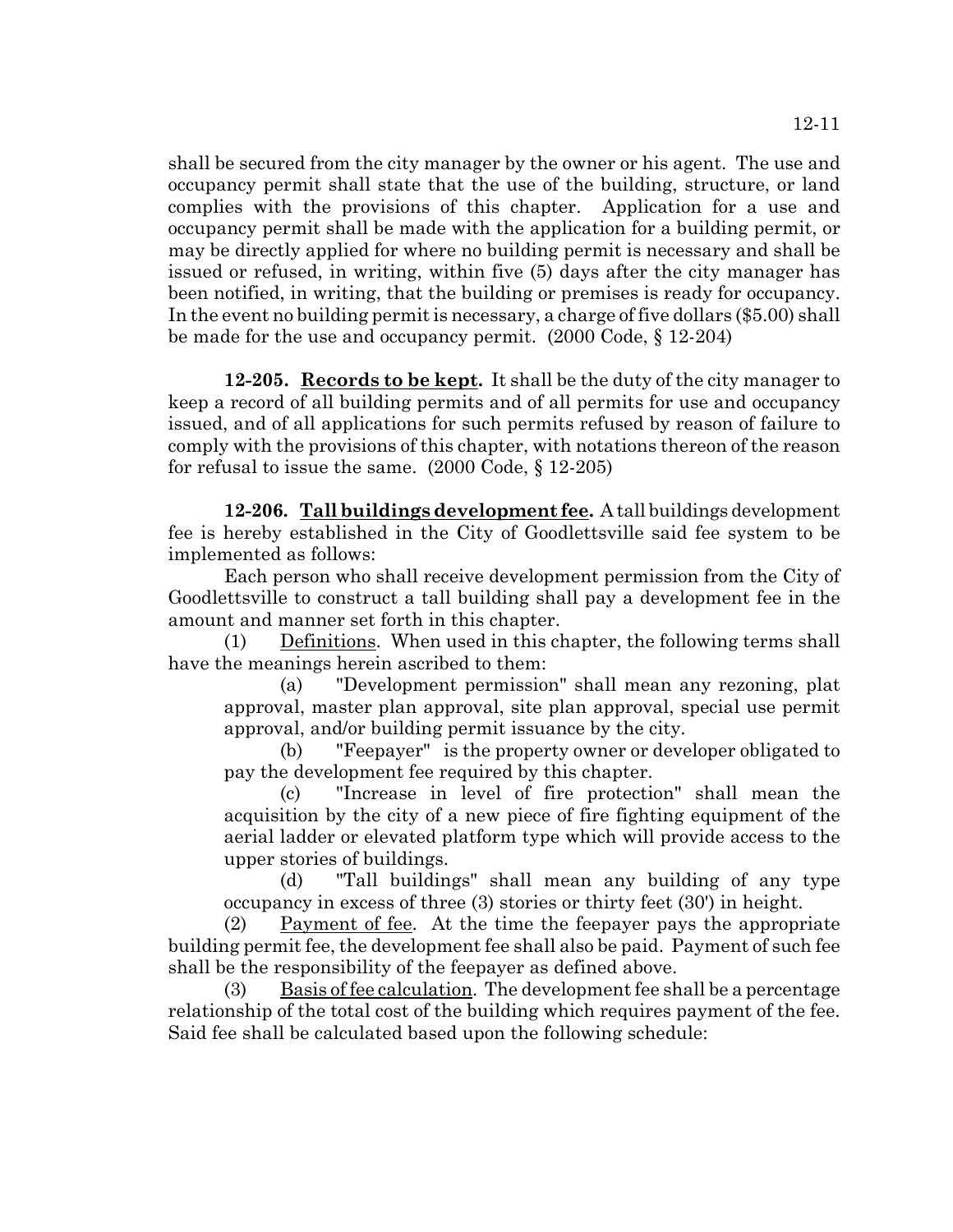| Building cost                   | Percent |
|---------------------------------|---------|
| Up to \$1,000,000.00            | 0.025   |
| $$1,000,001.00 - $1,500,000.00$ | 0.02    |
| $$1,500,001.00 - $2,000,000.00$ | 0.015   |
| $$2,500,001.00 - $3,000,000.00$ | 0.0125  |
| \$3,000,001.00 and over         | 0.005   |

(4) Development fee fund. There is hereby established a separately earmarked development fee fund into which all development fees generated by this chapter shall be deposited. Said fund shall be used only for the purchase of required fire fighting equipment and apparatus.

(5) Termination of fee. As of the time when the purchase of said fire fighting equipment has been realized and all debts incurred by the city paid, the tall building development fee shall be terminated. Any monies remaining in the fund shall be distributed on a pro rata basis to those feepayers who contributed to the fund.

(6) Liberal construction. The provisions of this chapter shall be liberally construed to effectively carry out its purposes in the interest of the public health, safety, and welfare. (2000 Code, § 12-206)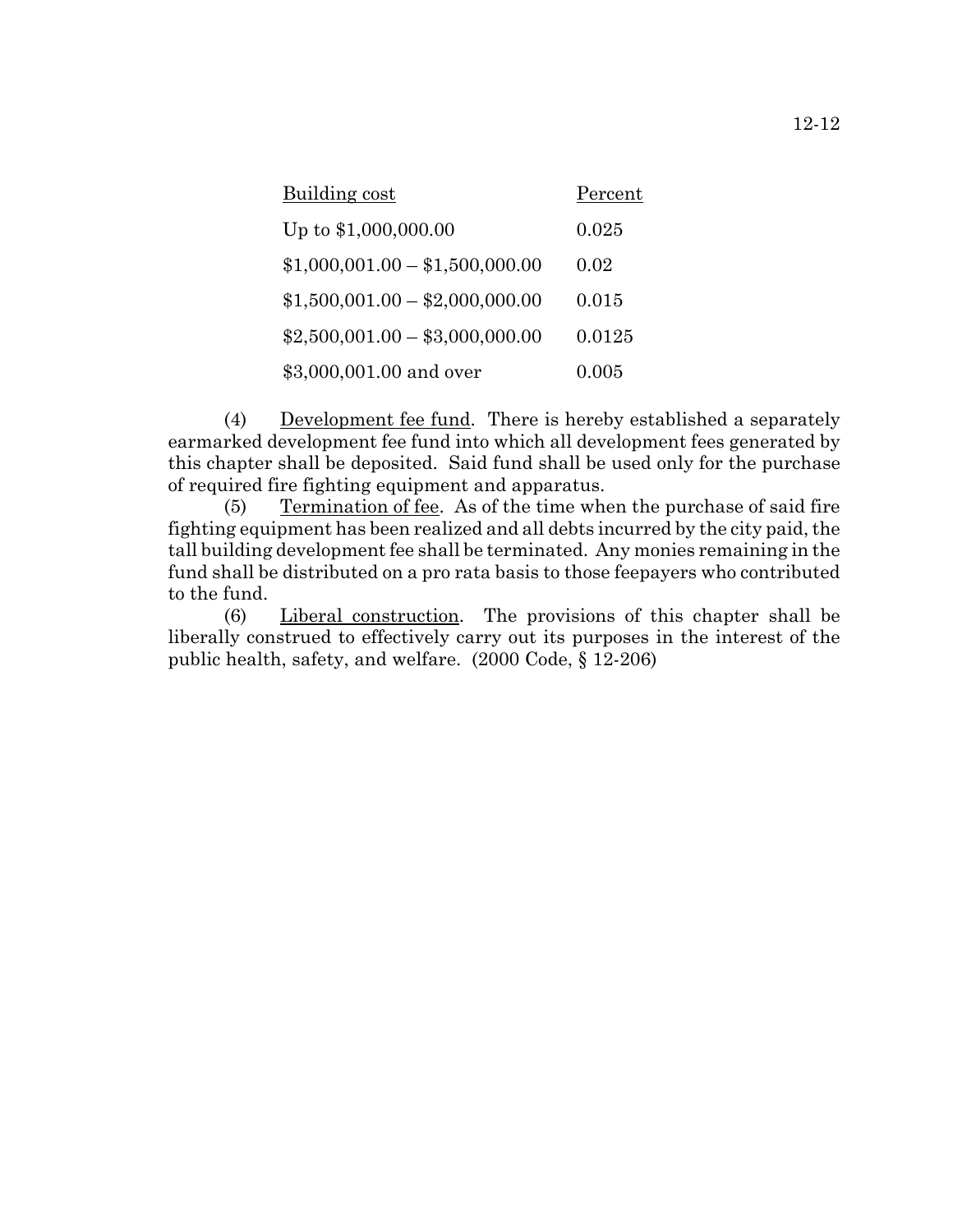#### **CHAPTER 3**

#### **PROPERTY MAINTENANCE CODE**

#### **SECTION**

- 12-301. Property maintenance code adopted.
- 12-302. Modifications.
- 12-303. Available in recorder's office.
- 12-304. Violations.

**12-301. Property maintenance code adopted**. The International Property Maintenance Code<sup>1</sup>, 2006 edition, as prepared and adopted by the International Code Council, is hereby adopted and incorporated by reference as though it was fully copied herein.. (2000 Code, § 12-301, modified)

**12-302. Modifications**. (1) Definitions. Whenever the property maintenance code refers to the "chief appointing authority," or the "chief administrator" it shall be deemed to be a reference to the board of commissioners. When the "building official" is named it shall, for the purposes of the property maintenance code, mean such person as the board of commissioners has appointed or designated to administer and enforce the provisions of the property maintenance code.

(2) Section 302.4 of the International Property Maintenance Code shall read: 302.4 Weeds. All premises and exterior property shall be maintained free from weeds or plant growth in excess of twelve inches (12") in height. All noxious plant growth shall be prohibited. Weeds shall be all grasses, annual plants and vegetation other than trees or shrubs provided; however, this term shall not include cultivated flowers or gardens.

Upon failure of the owner or agent having charge of the property to cut and destroy weeds after service of a notice of violation, they shall be subject to prosecution in accordance with Section 106.3 and as prescribed by the authority having jurisdiction. Upon failure to comply with the notice of violation, any duly authorized employee of the jurisdiction or contractor hired by the jurisdiction shall be authorized to enter upon the property in violation and cut and destroy the weeds growing thereon, and the costs of such removal shall be paid by the owner or agent of the property.

(3) Section 304.2 of the International Property Maintenance Code shall read: 304.2 Protective Treatment. All exterior surfaces, including but not limited to doors, door and window frames, cornices, porches, trim, balconies, decks and fences shall be maintained in good condition. Exterior wood surfaces,

<sup>&</sup>lt;sup>1</sup>Copies of this code (and any amendments) may be purchased from the International Code Council, 900 Montclair Road, Birmingham, Alabama 35213.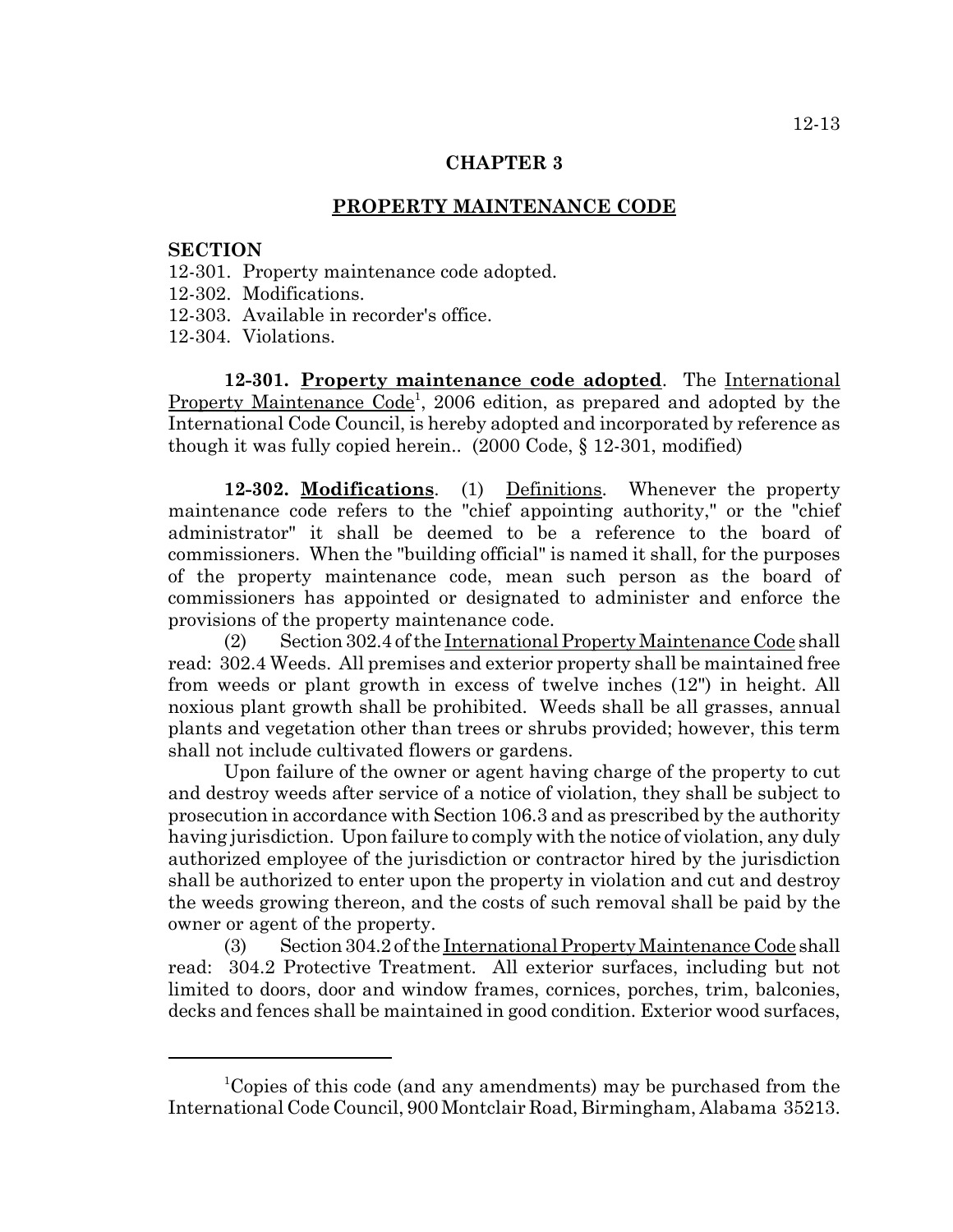other than decay resistant woods, shall be protected from the elements and decay by painting or other protective covering or treatment. Peeling flaking and chipped paint shall be eliminated and surfaces repainted. All exterior surfaces shall be repainted in a low reflective, subtle, neutral, or earth tone colors. The use of high intensity or metallic paints colors shall be prohibited except for accents. All paint colors shall encompass the entire surface. All siding and masonry joints as well as those between the building envelope and the perimeter of windows, doors, and skylights shall be maintained weather resistant and water tight. All metal surfaces shall be coated to inhibit such rust and corrosion and shall be stabilized and coated to inhibit future rust and corrosion. All metal surfaces shall be coated in a low reflective, subtle, neutral, or earth tone colors. The use of high intensity or metallic coating colors shall be prohibited except for accents. All coatings shall encompass the entire surface. Oxidation stains shall be removed from exterior surfaces. All oxidized surfaces shall be repainted or coated in a low reflective, subtle, neutral, or earth tone colors. The use of high intensity or metallic paint or coating colors shall be prohibited except for accents. All paint or coating colors shall encompass the entire surface.

(4) Section 302.10 shall be added to the International Property Maintenance Code, Exterior Property Areas, and shall read:

302.10 Graffiti. 302.10.1 General. The purpose of this section is to reduce the potential for blight and gang violence due to graffiti. It shall be unlawful for any person to deface property with graffiti or to permit graffiti to be placed upon property that they own.

302.10.2 Definitions. "Graffiti" shall mean marks, symbols, signs, letters, pictures, names, phrases or sentences, which are painted or inscribed, marked or otherwise placed on real property or other surfaces for the purpose of defacing said property, or making a personal statement that is inconsistent with the zoned character of the neighborhood or, contributes to continued defacement and blighting conditions in the neighborhood.

"Property" shall mean a building structure, garage, shed, fence, deck, signage, culvert, bridge, landing or other improvement to a parcel of land, or the public way.

"Reasonable time" shall mean five (5) calendar days from the posting of the property unless the codes director of their designee shall approve a greater period of time.

"Remove(al)" shall mean to obliterate and eliminate graffiti by such means as will restore the property to its condition existing prior to defacement by graffiti.

302.10.3 Graffiti Prohibited. 1. It shall be unlawful for any person to paint, inscribe, mark, or otherwise apply graffiti on any public or private property located within the corporate limits of the city.

2. It shall be unlawful for the owner of any property to permit graffiti to remain in a manner visible to persons using rights-of-way and public or private parking areas to the general public, provided the codes director or their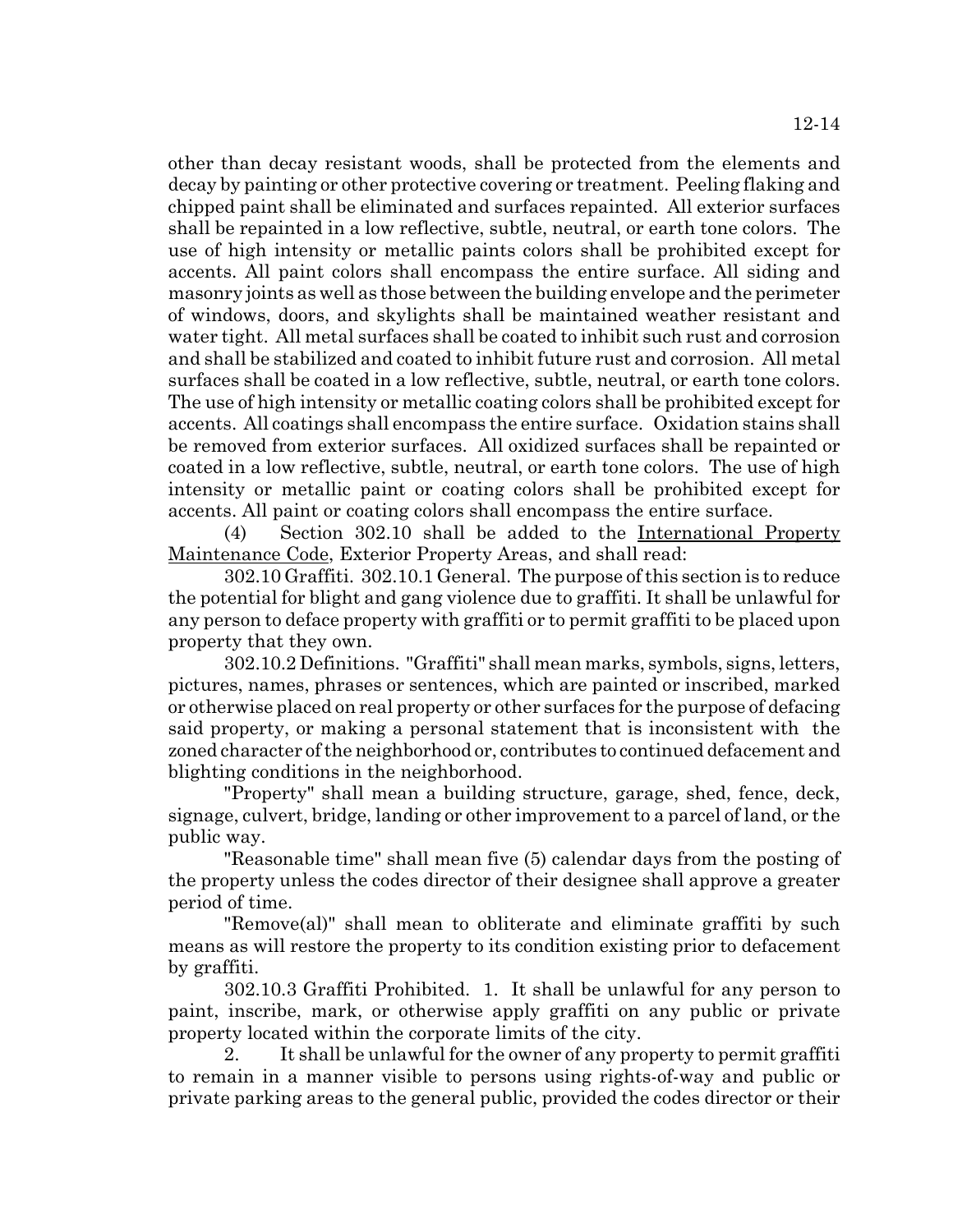designee has given the property owner proper notice to remove the graffiti within the specified period as prescribed in sections 107.2 and 107.3 of the International Property Maintenance Code, 2006 edition, and said period has elapsed.

302.10.4 Hardship. 1. In the event a private property owner has a financial hardship and the codes director or their designee determines that graffiti is located on private property in a manner visible to persons using right-of-way accessible to the general public, the city manager is authorized to provide for the removal of the graffiti or otherwise furnish the owner with materials necessary to accomplish such removal. Said funds and materials shall come from the public works department operating budget.

2. Financial hardship must be verified by appropriate documentation provided by the property owner to the City of Goodlettsville or their designee and verified at an income level at or below fifty percent (50%) of the median income as stated annually by the Department of Housing and Urban Development for Metropolitan Nashville, Davidson County.

3. The city manager shall not authorize the undertaking that provides for the painting or repair of any more extensive area than the area where the graffiti is located.

4. Prior to commencing removal of the graffiti, the city manager or their designee shall obtain the written consent from the affected property owner to access their property and that releases and holds harmless the city from any damage or workmanship that results for the work performed.

302.10.5 Violations and Penalties for Non-Removal. It shall be unlawful for any person, firm, corporation, agent, or government entity to violate or fail to comply with a notice of violation to remove graffiti from their property. Any violations of this section or property maintenance code as herein adopted and as herein adopted and modified shall be punishable by a fine of fifty dollars (\$50.00) for each day or portion thereof that a violation continues after due notice has been served and shall be considered separate offenses.

302.10.6 Violations and Penalties for Painting, Inscribing, Marking or Otherwise Applying Graffiti. Any violation of Section 302.10.3(1) is hereby determined to be an act of willful misconduct as defined by the Tennessee Code Annotated for which victims suffering damages have the right to reimbursement from the violator for said damages. Further, any parent or guardian, having custody and control of a minor who violates Section 302.10.3(1) shall be jointly and severally liable for such damages. The city at the discretion of the city manager, undertake to recover damages on behalf of any victim suffering damages as a result of any violation of this section.

302.10.7 Community Service. Alternative Remedy. In lieu of, or as a part of, prosecuting a civil action pursuant to the terms of Section 302.10.3(1), the city manager or their designee shall be authorized to offer a minor or his or her parent or guardian an option to perform such community service as the city manager or their designee deems appropriate.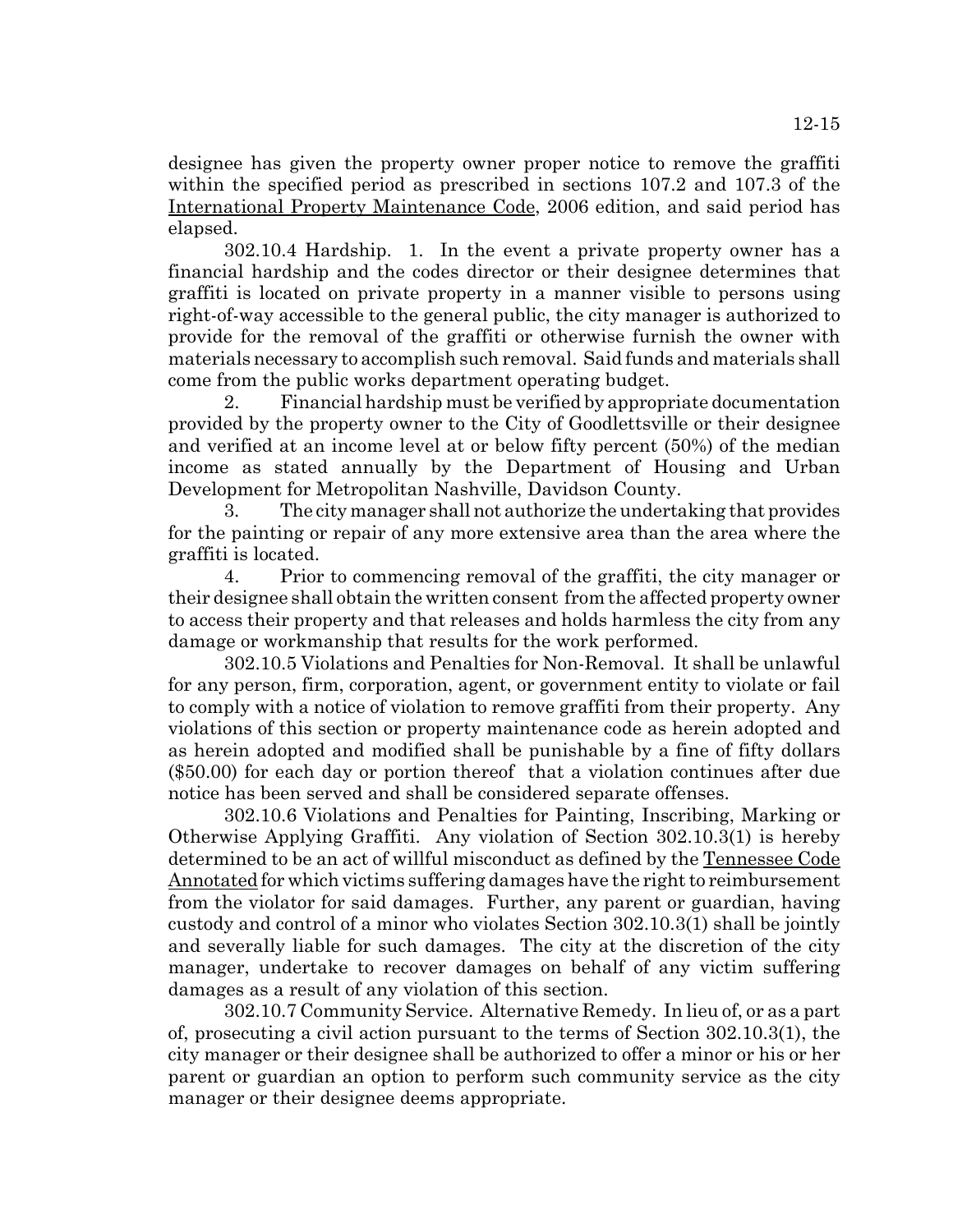302.10.8 Appeals. An appeal from any final decision of the codes director or their designee maybe made in accordance with application for appeals as outlined in Section 111 of the International Property Maintenance Code, 2006 edition. (2000 Code, § 12-302, modified, as amended by Ord. #09-733, Dec. 2009, Ord. #10-743, May 2010, and Ord. #10-749, Jan. 2011)

**12-303. Available in recorder's office**. Pursuant to the requirements of Tennessee Code Annotated § 6-54-502 one (1) copy of the property maintenance code has been placed on file in the city recorder's office and shall be kept there for the use and inspection of the public. (2000 Code, § 12-303, modified)

**12-304. Violations**. It shall be unlawful for any person to violate or fail to comply with any provision of the property maintenance code as herein adopted by reference and modified. (2000 Code, § 12-304, modified)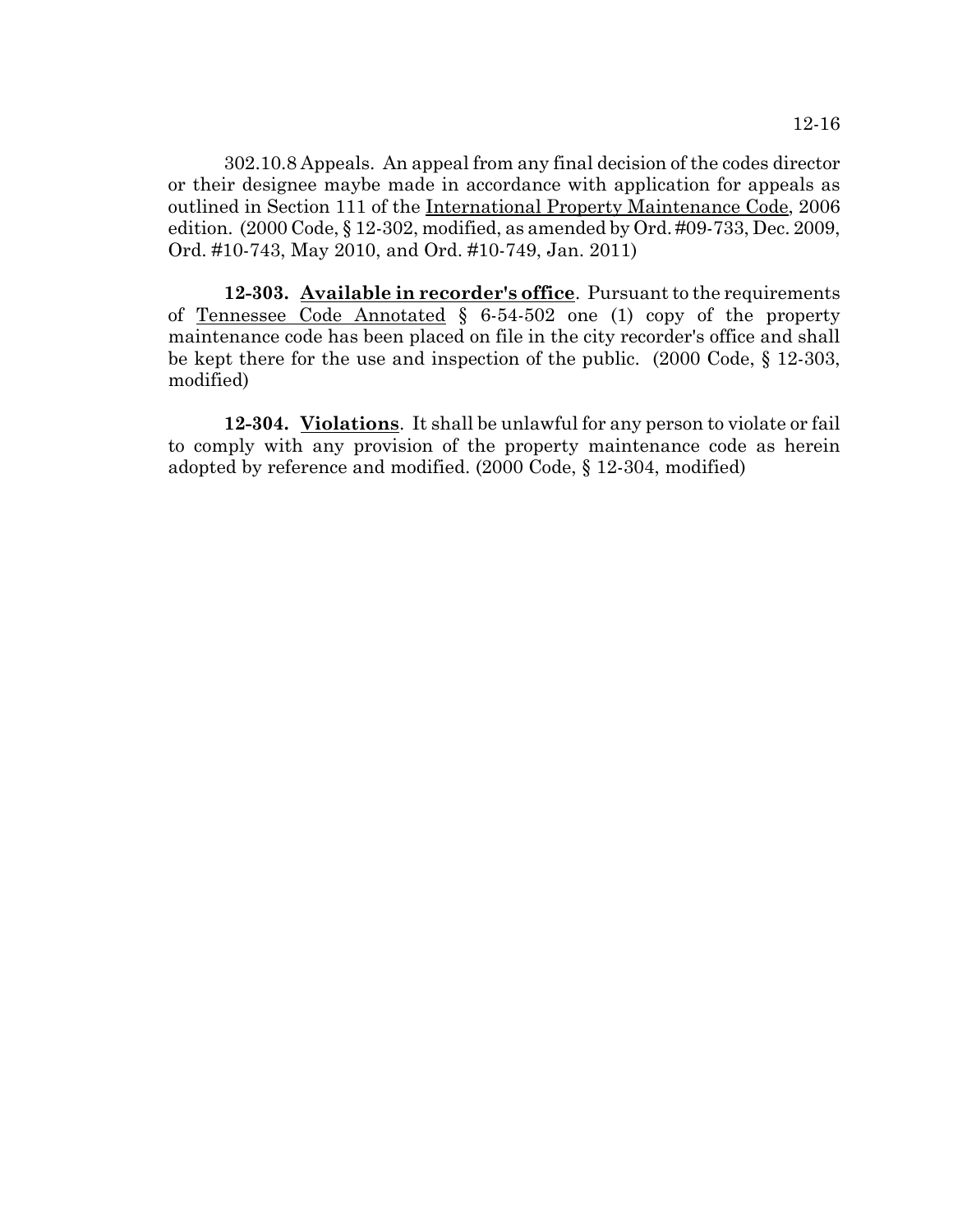## **CHAPTER 4**

# **OFFICE OF ADMINISTRATIVE HEARING OFFICER**

## **SECTION**

- 12-401. Municipal administrative hearing officer.
- 12-402. Communication by administrative hearing officer and parties.
- 12-403. Appearance by parties and/or counsel.
- 12-404. Pre-hearing conference and orders.
- 12-405. Appointment of administrative hearing officer/administrative law judge.
- 12-406. Training and continuing education.
- 12-407. Jurisdiction not exclusive.
- 12-408. Citations for violations written notice.
- 12-409. Review of citation levy of fines.
- 12-410. Party in default.
- 12-411. Petitions for intervention.
- 12-412. Regulating course of proceedings hearing open to public.
- 12-413. Evidence and affidavits; notice.
- 12-414. Final orders.
- 12-415. Final order effective date.
- 12-416. Collection of fines, judgments and debts.
- 12-417. Judicial review of final order.
- 12-418. Appeal to court of appeals.

**12-401. Municipal administrative hearing officer**. (1) In accordance with Tennessee Code Annotated, title 6, chapter 54, part 10, there is hereby created the office of administrative hearing officer to hear violations of any of the provisions codified in the City of Goodlettsville Municipal Code relating to building and property maintenance including:

- (a) Building codes found in International Building Code 2006;
- (b) Residential codes found in 2006 International Residential Code;
- (c) Plumbing codes found in 2006 International Plumbing Code;
- (d) Gas codes in the 2006 International Gas Code;
- (e) Mechanical codes in the 2006 International Mechanical Code;
	- (f) Energy codes in the 2006 International Energy Code;

(g) Property maintenance codes in the 2006 International Property Maintenance Code; and

(h) All ordinances regulating any subject matter commonly found in the above-described codes.

The administrative hearing officer is not authorized to hear violation of codes adopted by the state fire marshal pursuant to Tennessee Code Annotated,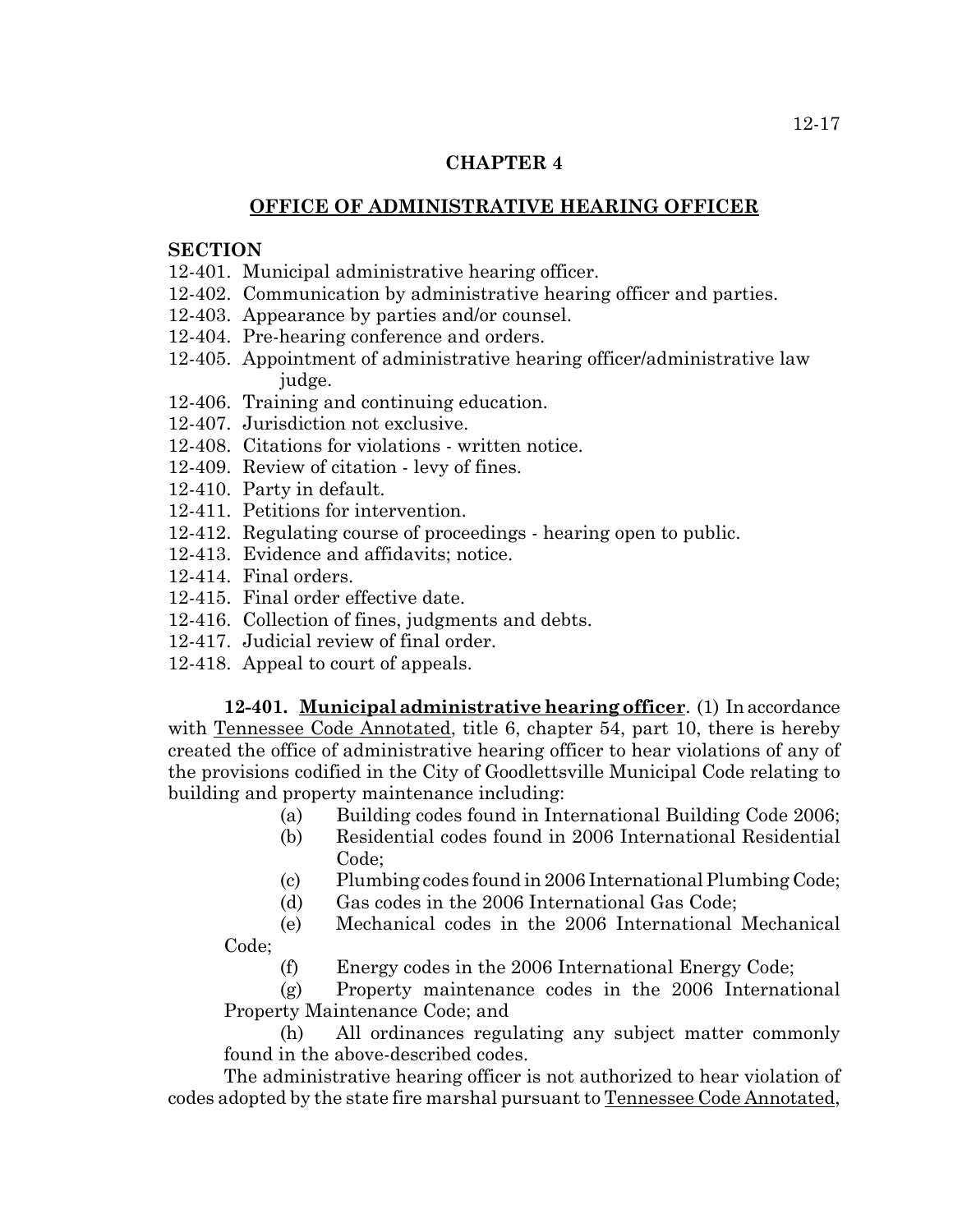§ 68-120-101(a) enforced by deputy building inspector pursuant to Tennessee Code Annotated, § 68-120-101(f).

The utilization of the administrative hearing officer shall be at the discretion of the administrative hearing officer and shall be an alternative to the enforcement in the city of City of Goodlettsville Municipal Court.

(2) There is hereby created one (1) administrative hearing officer(s) position to be appointed pursuant to § 12-405 below.

(3) The amount of compensation for the administrative hearing officer shall be approved by the board of commissioners.

(4) Clerical and administrative support for the office of administrative hearing officer shall be provided as determined by the city manager.

(5) The administrative hearing officer shall perform all of the duties and abide by all of the requirements provided in Tennessee Code Annotated, title 6, chapter 54, section 1001, et seq.. (as added by Ord. #11-766, Dec. 2011)

**12-402. Communication by administrative hearing officer and parties**. (1) Unless required for the disposition of ex parte matters specifically authorized by statute, an administrative hearing officer presiding over a contested case proceeding may not communicate, directly or indirectly, regarding any issue in the proceeding, while the proceeding is pending, with any person without notice and opportunity for all parties to participate in the communication.

(2) Notwithstanding subsection (1), an administrative hearing officer may communicate with municipal employees or officials regarding a matter pending before the administrative body or may receive aid from staff assistants, members of the staff of the city attorney or a licensed attorney, if such persons do not receive ex parte communications of a type that the administrative hearing officer would be prohibited from receiving, and do not furnish, augment, diminish or modify the evidence in the record.

(3) Unless required for the disposition of ex parte matters specifically authorized by statute, no party to a contested case, and no other person may communicate, directly or indirectly, in connection with any issue in that proceeding, while the proceeding is pending, with any person serving as an administrative hearing officer without notice and opportunity for all parties to participate in the communication.

(4) If, before serving as an administrative hearing officer in a contested case, a person receives an ex parte communication of a type that may not properly be received while serving, the person, promptly after starting to serve, shall disclose the communication in the manner prescribed in subsection (5).

(5) An administrative hearing officer who receives an ex parte communication in violation of this section shall place on the record of the pending matter all written communications received, all written responses to the communications, and a memorandum stating the substance of all oral communications received, all responses made, and the identity of each person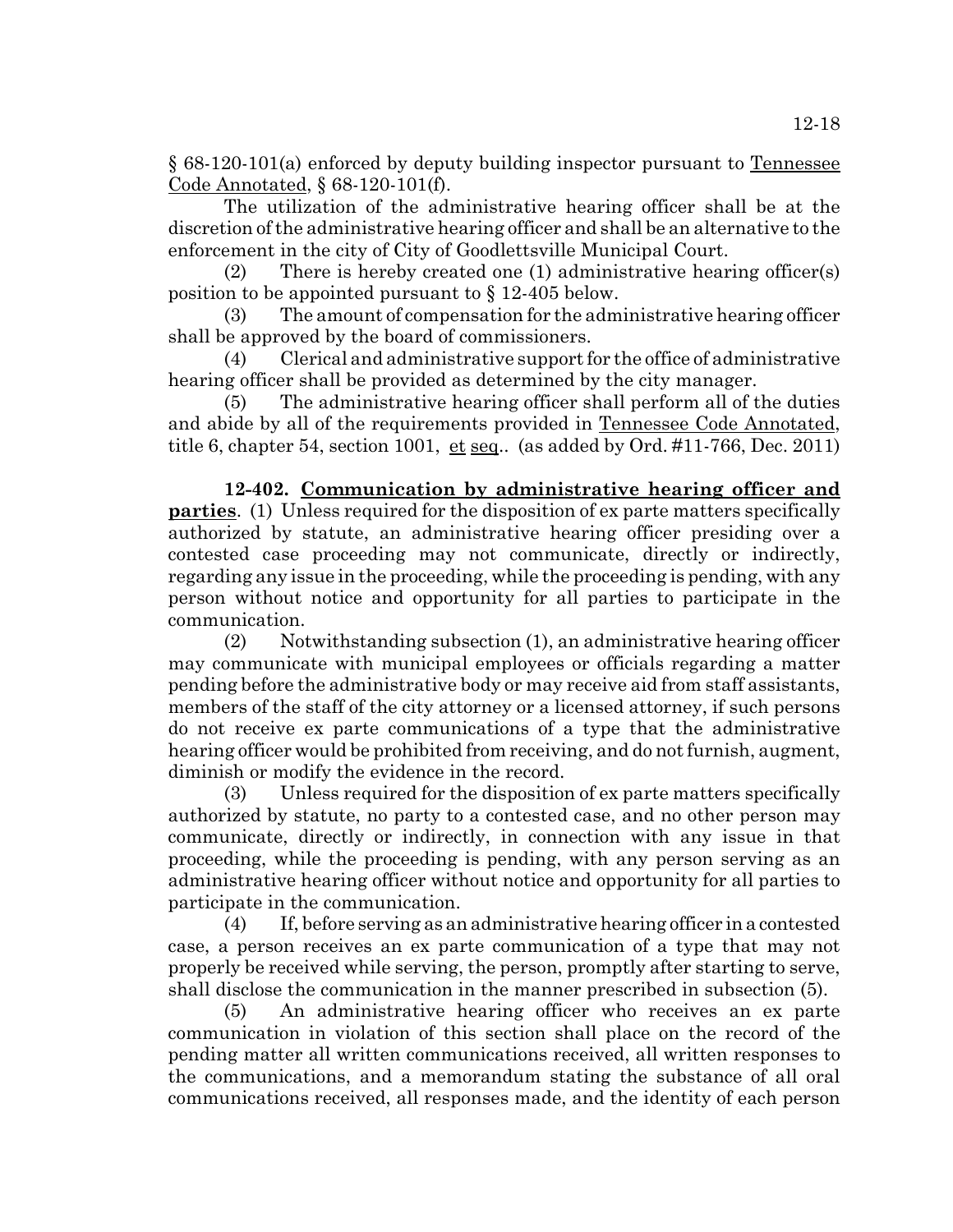from whom the person received an ex parte communication, and shall advise all parties that these matters have been placed on the page record. Any party desiring to rebut the parte communication shall be allowed to do so, upon requesting the opportunity for rebuttal within ten (10) business days after notice of the communication. (as added by Ord. #11-766, Dec. 2011)

**12-403. Appearance by parties and/or counsel**. (1) Any party may participate in the hearing in person or, if the party is a corporation or other artificial person, by a duly authorized representative.

(2) Whether or not participating in person, any party may be advised and represented at the party's own expense by counselor, unless prohibited by any provision of law, other representative. (as added by Ord. #110766, Dec. 2011)

**12-404. Pre-hearing conference and orders**. (1) (a) In any action set for hearing, the administrative hearing officer, upon the administrative hearing officer's own motion, or upon motion of one (1) of the parties or such party's qualified representatives, may direct the parties or the attorneys for the parties, or both, to appear before the administrative hearing officer for a conference to consider:

(i) The simplification of issues;

(ii) The possibility of obtaining admissions of fact and of documents that will avoid unnecessary proof;

(iii) The limitation of the number of witnesses; and

(iv) Such other matters as may aid in the disposition of the action.

(b) The administrative hearing officer shall make an order that recites the action taken at the conference, and the agreements made by the parties as to any of the matters considered, and that limits the issues for hearing to those not disposed of by admissions or agreements of the parties. Such order when entered controls the subsequent course of the action, unless modified at the hearing to prevent manifest in justice.

(2) Upon reasonable notice to all parties, the administrative hearing officer may convene a hearing or convert a pre-hearing conference to a hearing, to be conducted by the administrative hearing officer sitting alone, to consider argument or evidence, or both, on any question of law.

(3) In the discretion of the administrative hearing officer, all or part of the pre-hearing conference may be conducted by telephone, television or other electronic means, record. Any party desiring to rebut the ex parte communication shall be allowed to do so, upon requesting the opportunity for rebuttal within ten (10) business days after notice of the communication if each participant in the conference has an opportunity to participate in, to hear, and, if technically feasible, to see the entire proceeding while it is taking place.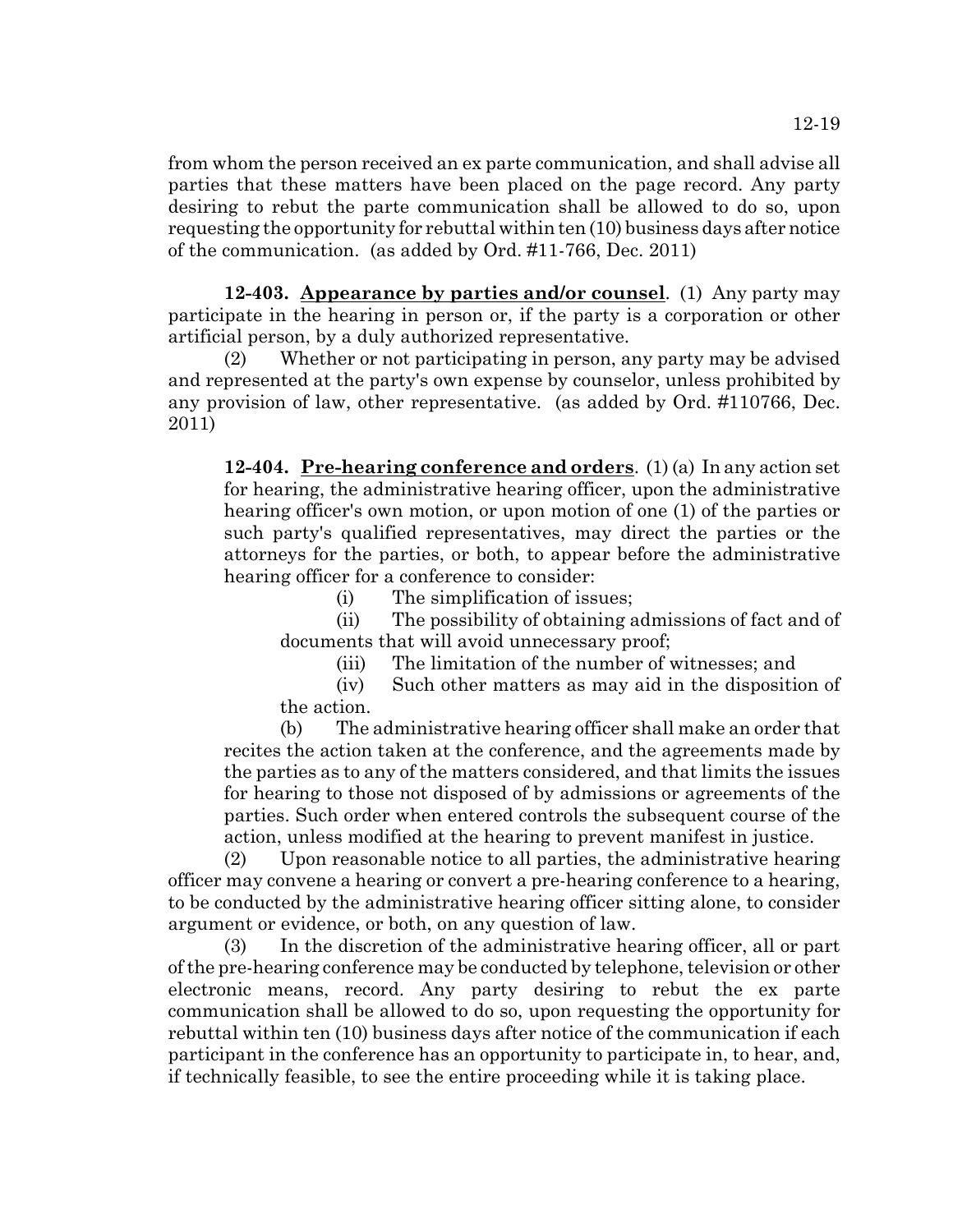12-20

(4) If a pre-hearing conference is not held, the administrative hearing officer may issue a pre-hearing order, based on the pleadings, to regulate the conduct of the proceedings. (as added by Ord. #311-766, Dec. 2011)

**12-405. Appointment of administrative hearing officer/administrative law judge**. (1) The administrative hearing officer shall be appointed by the city manager and serve at the pleasure of the city manager. Such administrative hearing officer may be hired on a part-time or full-time basis, by contract or by interlocal agreement with one (1) or more eligible municipalities.

- (2) An administrative hearing officer shall be one (1) of the following:
	- (a) Licensed building inspector;
	- (b) Licensed plumbing inspector;
	- (c) Licensed electrical inspector;
	- (d) Licensed attorney;
	- (e) Licensed architect;
	- (f) Licensed engineer; or

(3) The city may also contract with the Administrative Procedures Division, office of the Tennessee Secretary of State to employ an administrative law judge on a temporary basis to serve as an administrative hearing officer. Such administrative law judge shall not be subject to the training or continuing education requirements of subsections 6-54-1007 (a) and (b). (as added by Ord. #11-766, Dec. 2011)

**12-406. Training and continuing education**. (1) Each person appointed to serve as an administrative hearing officer shall, within the six (6) month period immediately following the date of such appointment, participate in a program of training conducted by The University of Tennessee's Municipal Technical Advisory Service, (MTAS) or its designee(s). MTAS shall issue a certificate of participation to each person whose attendance is satisfactory.

(2) Each person actively serving as an administrative hearing officer shall complete six (6) hours of continuing education every calendar year. The education required by this section shall be in addition to any other continuing education requirements required for other professional licenses held by the administrative hearing officer(s). No continuing education hours from one (1) calendar year may be carried over to a subsequent calendar year. (as added by Ord. #11-766, Dec. 2011)

**12-407. Jurisdiction not exclusive**. The power and authority of vested in the office of administrative hearing is not exclusive and does not terminate or diminish any other existing municipal power or authority. The board of commissioners may direct a municipal officer or employee to develop criteria for determining when to exercise administrative enforcement. (as added by Ord. #11-766, Dec. 2011)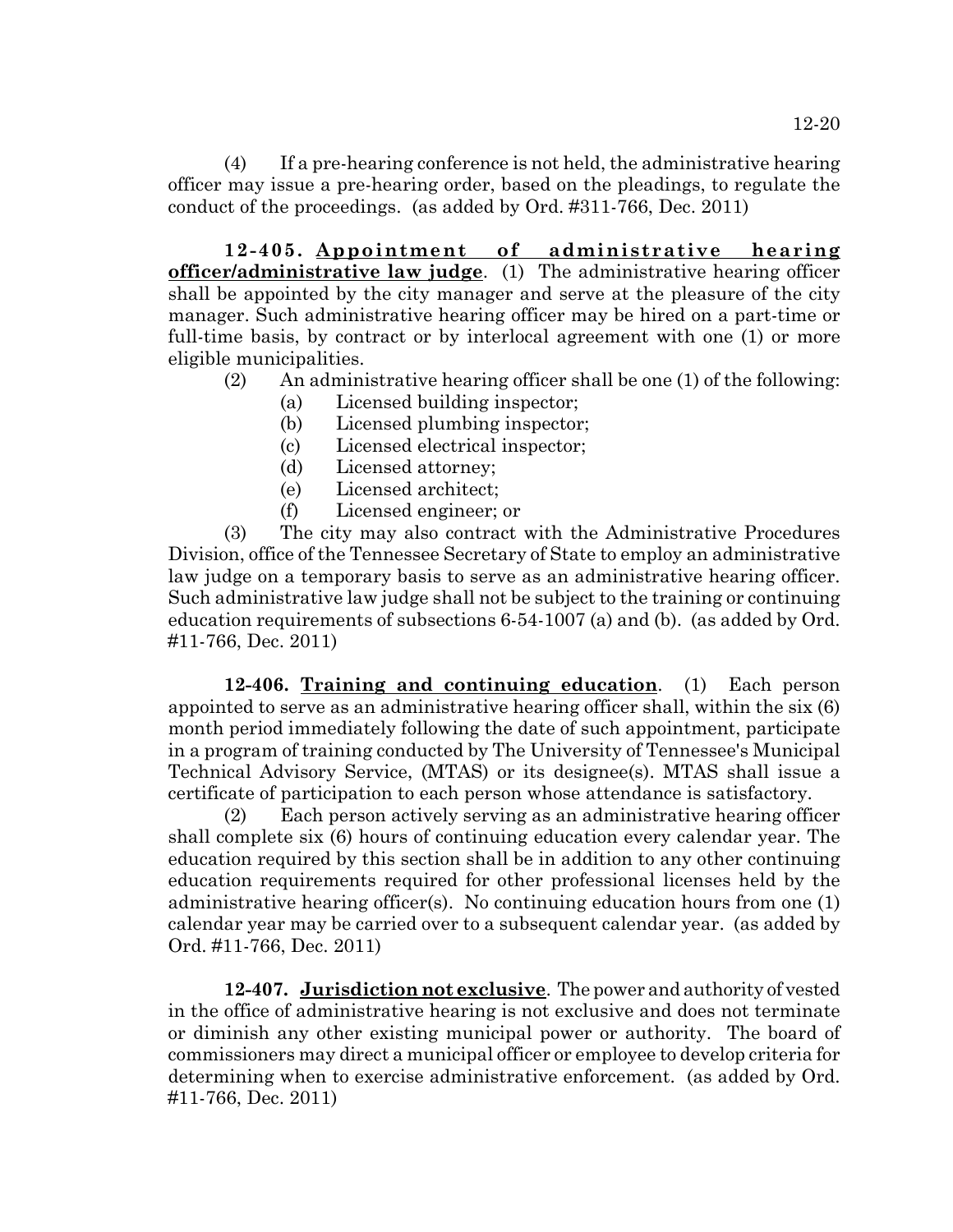**12-408. Citations for violations - written notice**. (1) Upon the issuance of a citation for violation of a municipal ordinance referenced in the city's administrative hearing ordinance, the issuing officer shall provide written notice of:

(a) A short and plain statement of the matters asserted. If the issuing officer is unable to state the matters in detail at the time the citation is served, the initial notice may be limited to a statement of the issues involved and the ordinance violations alleged. Thereafter, upon timely, written application a more definite and detailed statement shall be furnished ten (10) business days prior to the time set for the hearing;

(b) A short and plain description of the city's administrative hearing process including references to state and local statutory authority;

(c) Contact information for the city's administrative hearing office; and

(d) Time frame in which the hearing officer will review the citation and determine the fine and remedial period, if any.

(2) Citations issued for violations of ordinances referenced in the city's administrative hearing ordinance shall be signed by the alleged violator at the time of issuance. If an alleged violator refuses to sign, the issuing officer shall note the refusal and attest to the alleged violator's receipt of the citation. An alleged violator's signature on a citation is not admission of guilt.

(3) Citations issued upon absentee property owners may be served via certified mail sent to the last known address of the recorded owner of the property.

(4) Citations issued for violations of ordinances referenced in the city's administrative hearing ordinance shall be transmitted to an administrative hearing officer within two (2) business days of issuance. (as added by Ord. #11-766, Dec. 2011)

**12-409. Review of citation - levy of fines**. (1) Upon receipt of a citation issued pursuant to section 107, the administrative hearing officer shall, within seven (7) business days of receipt, review the appropriateness of an alleged violation. Upon determining that a violation does exist, the hearing officer has the authority to levy a fine upon the alleged violator in accordance with this section. Any fine levied by a hearing officer must be reasonable based upon the totality of the circumstances.

(a) For violations occurring upon residential property a hearing officer has the authority to levy a fine upon the violator not to exceed five hundred dollars (\$500.00) per violation. For purposes of the administrative hearing officer program, "residential property" means a single family dwelling principally used as the property owner's primary residence and the real property upon which it sits.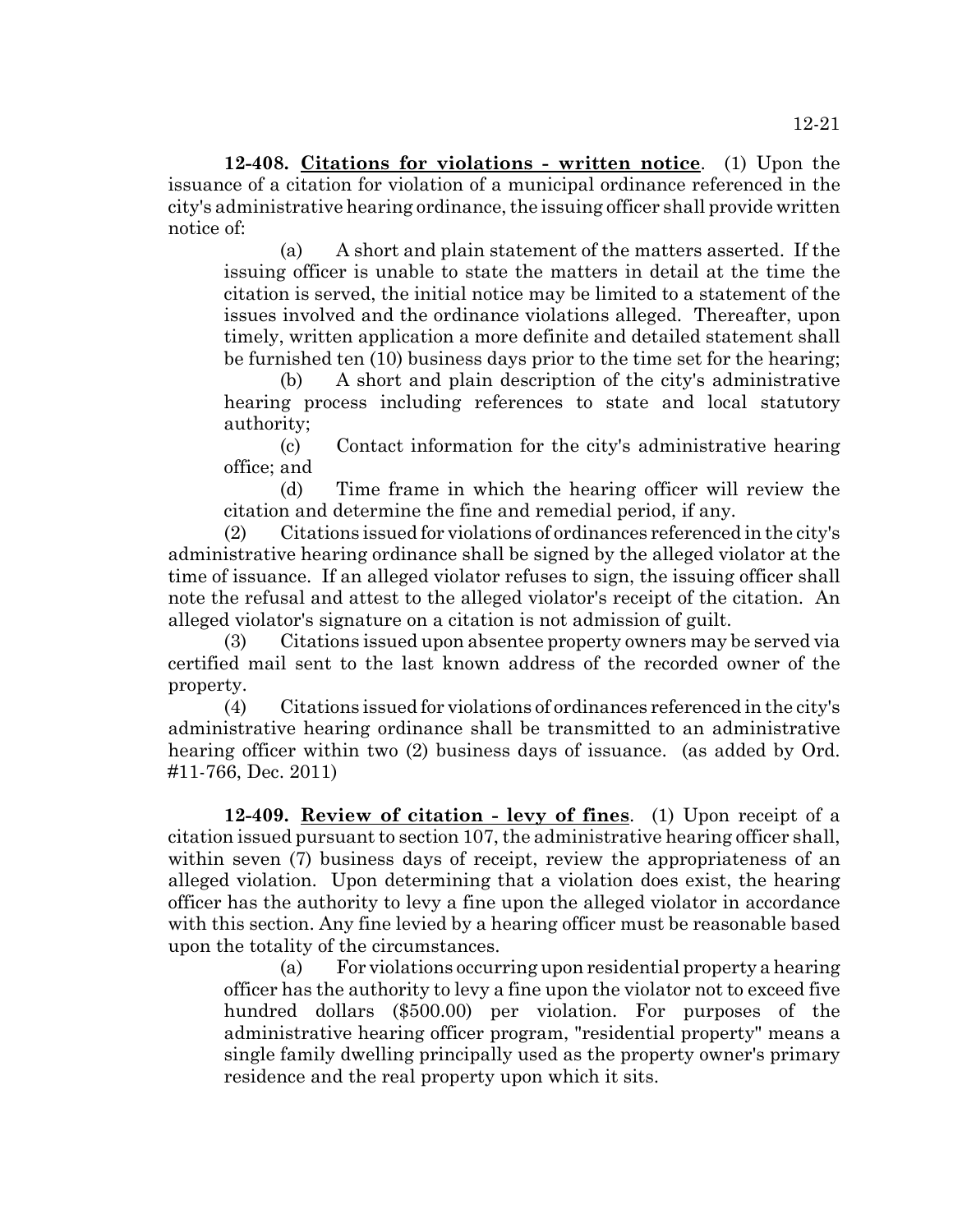(b) For violations occurring upon non-residential property a hearing officer has the authority to levy a fine upon the violator not to exceed five hundred dollars (\$500.00) per violation per day. For purposes of the administrative hearing officer program, "non-residential property" means all real property, structures, buildings and dwellings that are not residential property.

(2) If a fine is levied pursuant to subsection (1), the hearing officer shall set a reasonable period of time to allow the alleged violator to remedy the violation alleged in the citation before the fine is imposed. The remedial period shall be no less than ten (10) or greater than one hundred twenty (120) calendar days, except where failure to remedy the alleged violation in less than ten (10) calendar days would pose an imminent threat to the health, safety or welfare of persons or property in the adjacent area.

(3) Upon the levy of a fine pursuant to subsection (1), the hearing officer shall within seven (7) business days, provide via certified mail notice to the alleged violator of:

(a) The fine and remedial period established pursuant to subsections (1) and (2);

(b) A statement of the time, place, nature of the hearing, and the right to be represented by counsel; and

(c) A statement of the legal authority and jurisdiction under which the hearing is to be held, including a reference to the particular sections of the statutes and rules involved.

(4) The date of the hearing shall be no less than thirty (30) calendar days following the issuance of the citation. To confirm the hearing, the alleged violator must make a written request for the hearing to the hearing officer within seven (7) business days of receipt of the notice required in subsection (3).

(5) If an alleged violator demonstrates to the issuing officer's satisfaction that the allegations contained in the citation have been remedied to the issuing officer's satisfaction, the fine levied pursuant to subsection (1) shall not be imposed or if already imposed cease; and the hearing date, if the hearing has not yet occurred, shall be cancelled. (as added by Ord. #11-766, Dec. 2011)

**12-410. Party in default**. (1) If a party fails to attend or participate in a pre-hearing conference, hearing or other stage of a contested case, the administrative hearing officer may hold the party in default and either adjourn the proceedings or conduct them without the participation of that party, having due regard for the interest of justice and the orderly and prompt conduct of the proceedings.

(2) If the proceedings are conducted without the participation of the party in default, the administrative hearing officer shall include in the final order a written notice of default and a written statement of the grounds for the default. (as added by Ord. #11-766, Dec. 2011)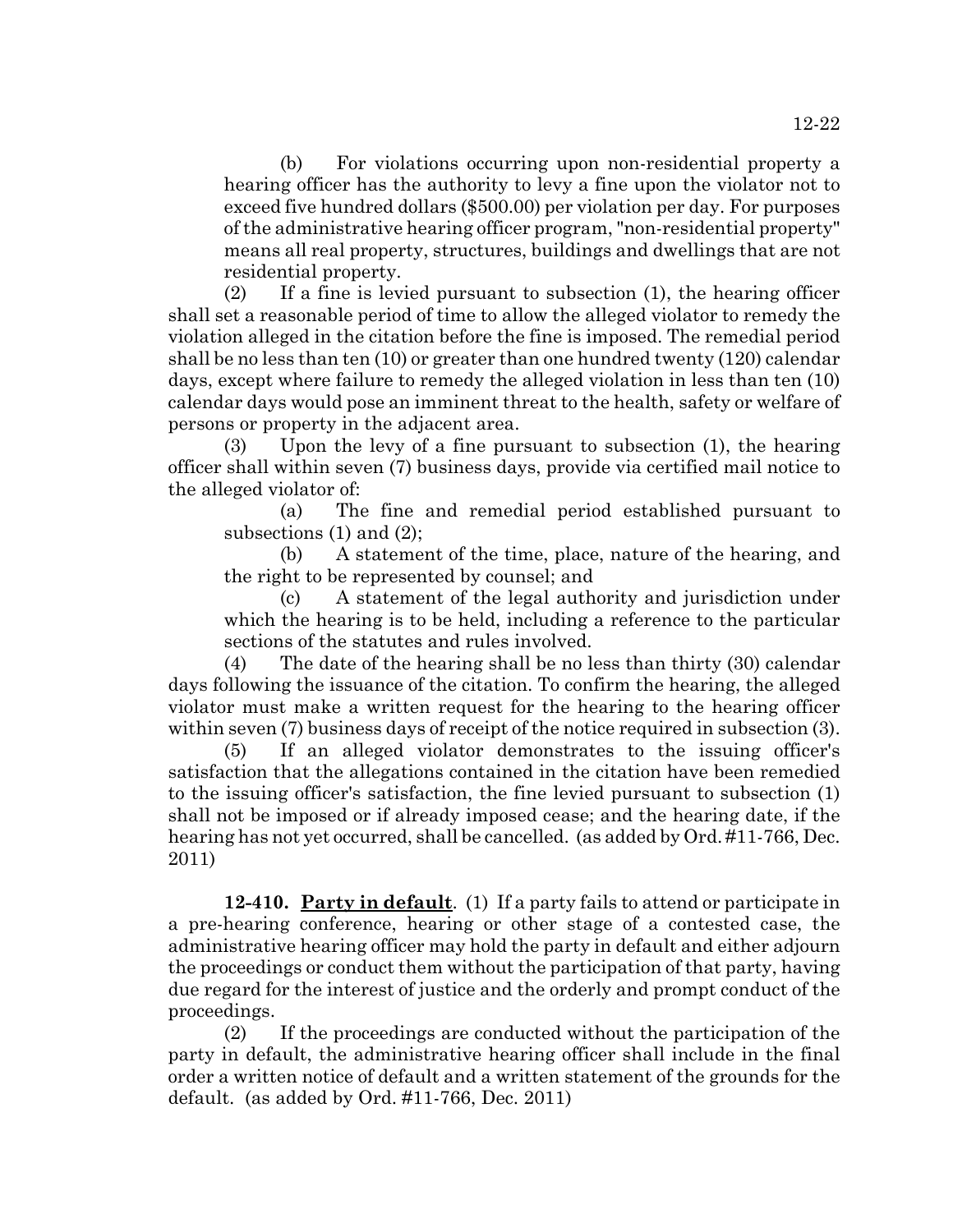**12-411. Petitions for intervention**. (1) The administrative hearing officer shall grant one (1) or more petitions for intervention if:

(a) The petition is submitted in writing to the administrative hearing officer, with copies mailed to all parties named in the notice of the hearing, at least seven (7) business days before the hearing;

(b) The petition states facts demonstrating that the petitioner's legal rights, duties, privileges, immunities or other legal interest may be determined in the proceeding or that the petitioner qualifies as an intervenor under any provision of law; and

(c) The administrative hearing officer determines that the interests of justice and the orderly and prompt conduct of the proceedings shall not be impaired by allowing the intervention.

(2) If a petitioner qualifies for intervention, the administrative hearing officer may impose conditions upon the intervenor's participation in the proceedings, either at the time that intervention is granted or at any subsequent time. Conditions may include:

(a) Limiting the intervenor's participation to designated issues in which the intervenor has a particular interest demonstrated by the petition;

(b) Limiting the intervenor's participation so as to promote the orderly and prompt conduct of the proceedings; and

(c) Requiring two (2) or more intervenors to combine their participation in the proceedings.

(3) The administrative hearing officer, at least twenty-four (24) hours before the hearing, shall render an order granting or denying each pending petition for intervention, specifying any conditions, and briefly stating the reasons for the order. The administrative hearing officer may modify the order at any time, stating the reasons for the modification. The administrative hearing officer shall promptly give notice of an order granting, denying or modifying intervention to the petitioner for intervention and to all parties. (as added by Ord. #11-766, Dec. 2011)

# **12-412. Regulating course of proceedings - hearing open to public**.

 (1) The administrative hearing officer shall regulate the course of the proceedings, in conformity with the pre-hearing order, if any.

(2) To the extent necessary for full disclosure of all relevant facts and issues, the administrative hearing officer shall afford to all parties the opportunity to respond, present evidence and argument, conduct cross examination, and submit rebuttal evidence, except as restricted by a limited grant of intervention or by the pre-hearing order.

(3) In the discretion of the administrative hearing officer and by agreement of the parties, all or part of the hearing may be conducted by telephone, television or other electronic means, if each participant in the hearing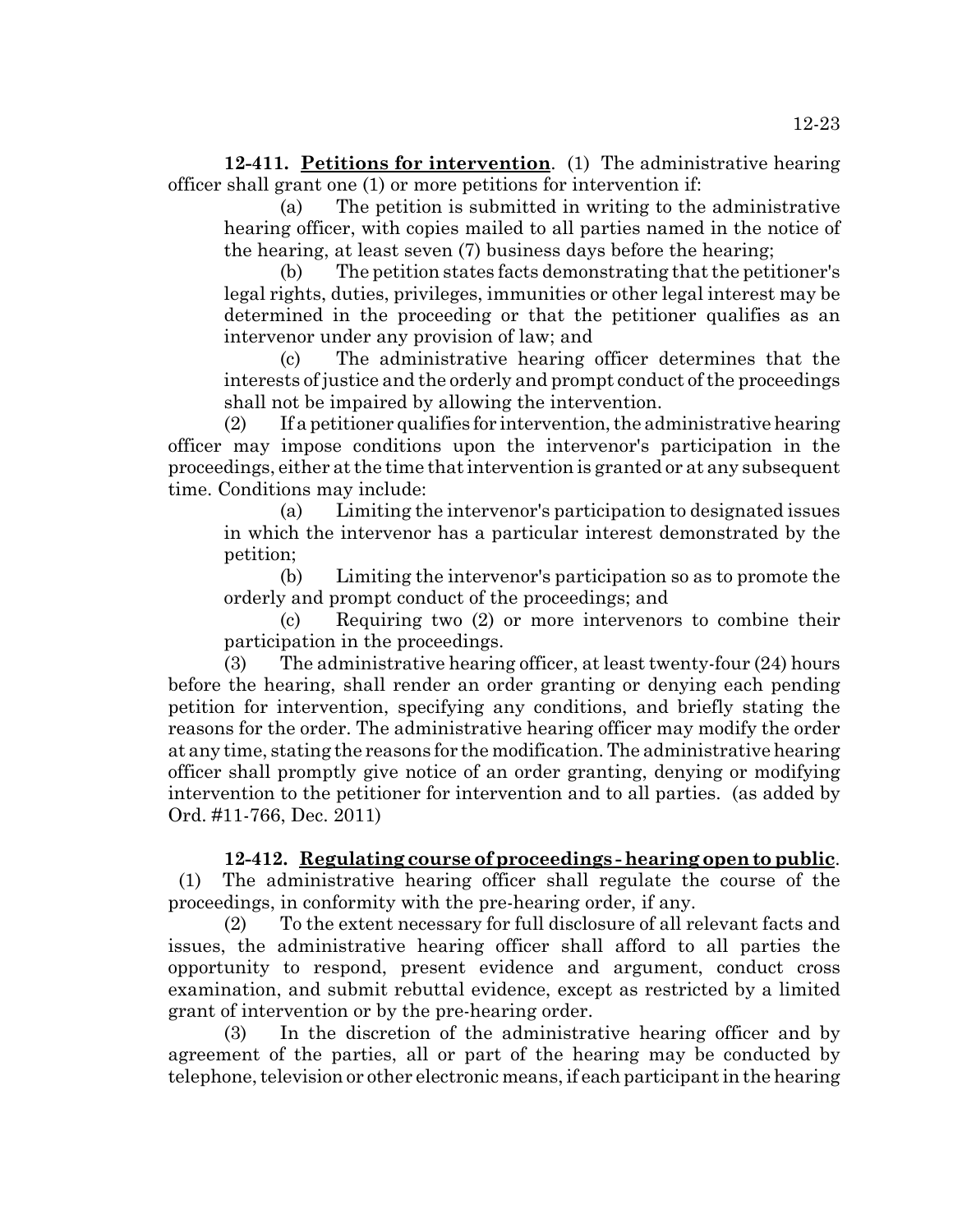has an opportunity to participate in, to hear, and, if technically feasible, to see the entire proceedings while taking place.

(4) The hearing shall be open to public observation pursuant to Tennessee Code Annotated, title 8, chapter 44, unless otherwise provided by state or federal law. To the extent that a hearing is conducted by telephone, television or other electronic means, the availability of public observation shall be satisfied by giving members of the public an opportunity, at reasonable times, to hear the tape recording and to inspect any transcript produced, if any. (as added by Ord. #11-766, Dec. 2011)

**12-413. Evidence and affidavits; notice**. (1) In an administrative hearing:

(a) The administrative hearing officer shall admit and give probative effect to evidence admissible in a court, and when necessary to ascertain facts not reasonably susceptible to proof under the rules of court, evidence not admissible there under may be admitted if it is of a type commonly relied upon by reasonably prudent men in the conduct of their affairs. The administrative hearing officer shall give effect to the rules of privilege recognized by law and to statutes protecting the confidentiality of certain records, and shall exclude evidence which in his or her judgment is irrelevant, immaterial or unduly repetitious;

(b) At any time not less than ten (10) business days prior to a hearing or a continued hearing, any party shall deliver to the opposing party a copy of any affidavit such party proposes to introduce in evidence, together with a notice in the form provided in subsection (2). Unless the opposing party, within seven (7) business days after delivery, delivers to the proponent a request to cross examine an affiant, the opposing party's right to cross examination of such affiant is waived and the affidavit, if introduced in evidence, shall be given the same effect as if the affiant had testified orally. If an opportunity to cross examine an affiant is not afforded after a proper request is made as provided in this subsection (b), the affidavit shall not be admitted into evidence. "Delivery," for purposes of this section, means actual receipt;

(c) The administrative hearing officer may admit affidavits not submitted in accordance with this section where necessary to prevent injustice;

(d) Documentary evidence otherwise admissible may be received in the form of copies or excerpts, or by incorporation by reference to material already on file with the municipality. Upon request, parties shall be given an opportunity to compare the copy with the original, if reasonably available; and

(e) (i) Official notice may be taken of:

(A) Any fact that could be judicially noticed in the courts of this state;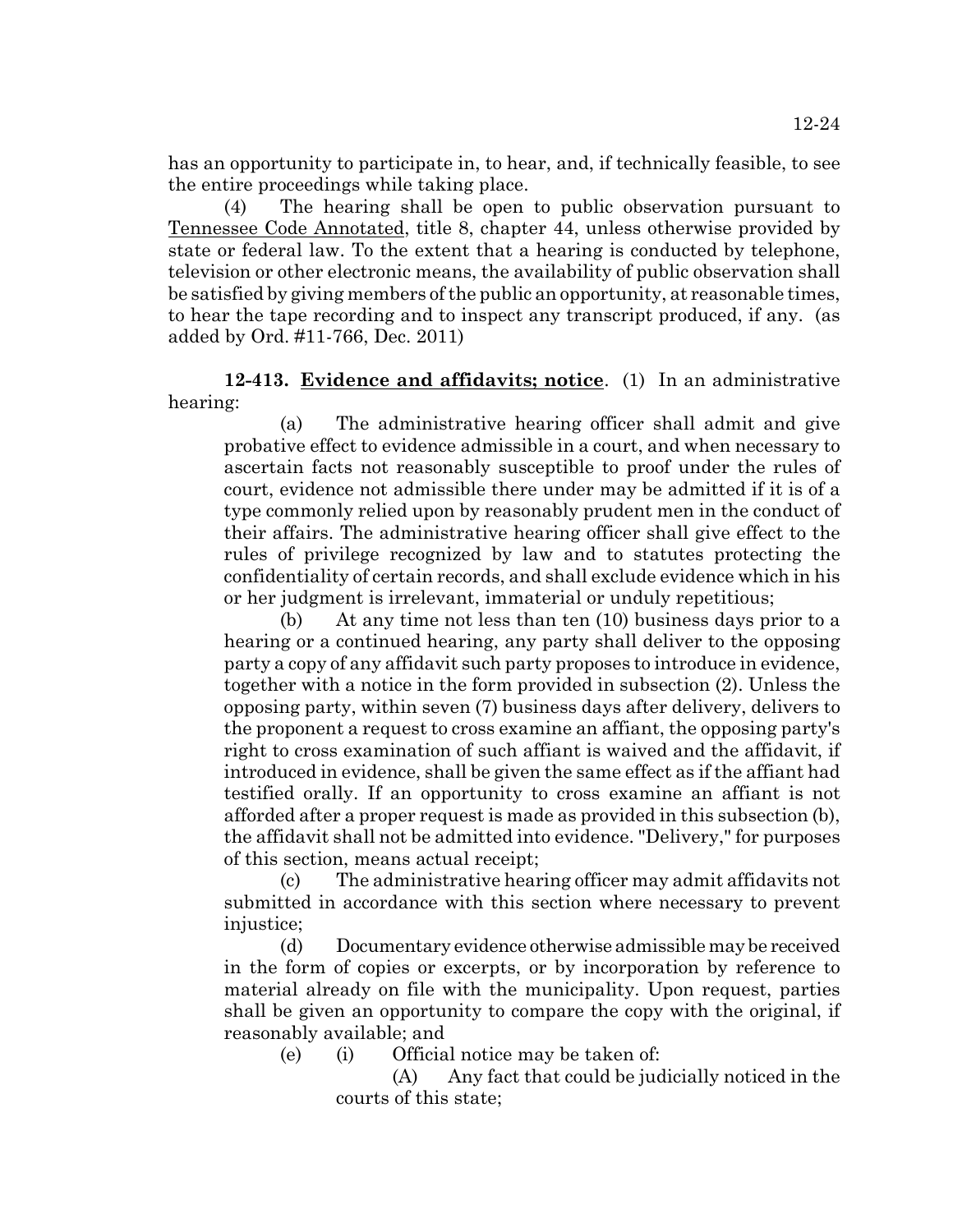(B) The record of other proceedings before the agency; or

(C) Technical or scientific matters within the administrative hearing officer's specialized knowledge; and

(ii) Parties must be notified before or during the hearing, or before the issuance of any final order that is based in whole or in part on facts or material notice, of the specific facts or material noticed and the source thereof, including any staff memoranda and data, and be afforded an opportunity to contest and rebut the facts or material so noticed.

(2) The notice referred to in subdivision (2) shall contain the following information and be substantially in the following form:

The accompanying affidavit of the second operation of the second of  $\alpha$  (here insert name of affiant) will be introduced as evidence at the hearing in \_\_\_\_\_\_\_\_\_\_\_\_\_\_\_\_\_ (here insert title of proceeding). \_\_\_\_\_\_\_\_\_\_\_\_\_\_\_\_\_\_\_\_\_\_\_\_\_\_\_\_ (here insert name of affiant) will not be called to testify orally and you will not be entitled to question such affiant unless you notify \_\_\_\_\_\_\_\_\_\_\_\_\_\_\_\_\_\_(here insert name of the proponent or the proponent's attorney) at \_\_\_\_\_\_\_\_\_\_\_\_\_\_\_\_\_ (here insert address) that you wish to crossexamine such affiant. To be effective, your request must be mailed or delivered to \_\_\_\_\_\_\_\_\_\_\_\_\_\_(here insert name of proponent or the proponent's attorney) on or before (here insert a date seven (7) business days after the date of mailing or delivering the affidavit to the opposing party). (as added by Ord. #11-766, Dec. 2011)

**12-414. Final orders**. (1) An administrative hearing officer shall render a final order in all cases brought before his or her body.

(2) A final order shall include conclusions of law, the policy reasons therefore, and findings of fact for all aspects of the order, including the remedy prescribed. Findings of fact, if set forth in language that is no more than mere repetition or paraphrase of the relevant provision of law, shall be accompanied by a concise and explicit statement of the underlying facts of record to support the findings. The final order must also include a statement of the available procedures and time limits for seeking reconsideration or other administrative relief and the time limits for seeking judicial review of the final order.

(3) Findings of fact shall be based exclusively upon the evidence of record in the adjudicative proceeding and on matters officially noticed in that proceeding. The administrative hearing officer's experience, technical competence and specialized knowledge may be utilized in the evaluation of evidence.

(4) If an individual serving or designated to serve as an administrative hearing officer becomes unavailable, for any reason, before rendition of the final order, a qualified substitute shall be appointed. The substitute shall use any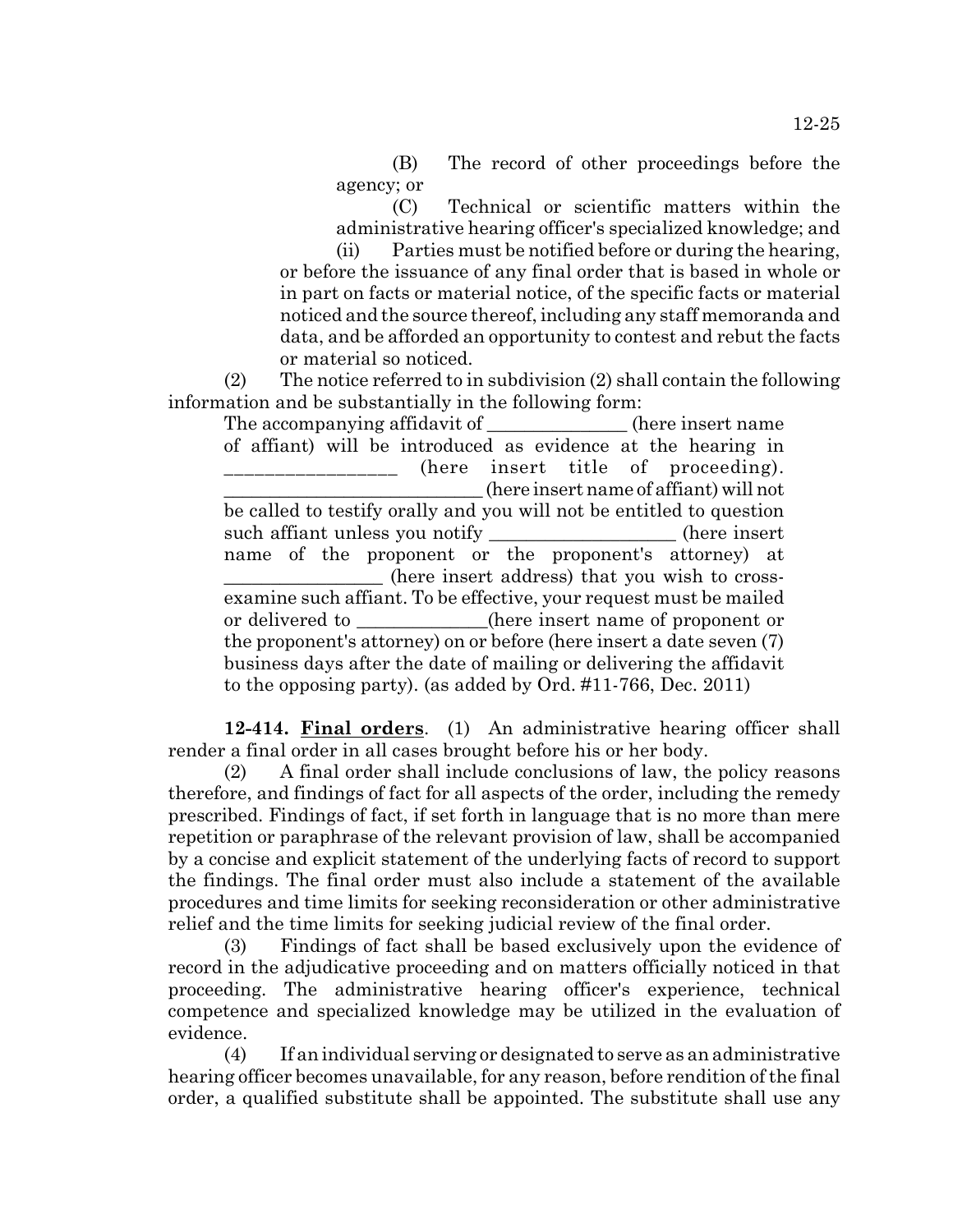existing record and may conduct any further proceedings as is appropriate in the interest of justice.

(5) The administrative hearing officer may allow the parties a designated amount of time after conclusion of the hearing for the submission of proposed findings.

(6) A final order rendered pursuant to subsection (a) shall be rendered in writing within seven (7) business days after conclusion of the hearing or after submission of proposed findings unless such period is waived or extended with the written consent of all parties or for good cause shown.

(7) The administrative hearing officer shall cause copies of the final order under subsection (1) to be delivered to each party. (as added by Ord. #11-766, Dec. 2011)

**12-415. Final order effective date**. (1) All final orders shall state when the order is entered and effective.

(2) A party may not be required to comply with a final order unless the final order has been mailed to the last known address of the party or unless the party has actual knowledge of the final order. (as added by Ord. #11-766, Dec. 2011)

**12-416. Collection of fines, judgments and debts**. The city may collect a fine levied pursuant to this section by any legal means available to a municipality to collect any other fine, judgment or debt. (as added by Ord. #11-766, Dec. 2011)

**12-417. Judicial review of final order**. (1) A person who is aggrieved by a final decision in a contested case is entitled to judicial review pursuant to Tennessee Code Annotated, title 6, chapter 54, part 10, which shall be the only available method of judicial review.

(2) Proceedings for judicial review of a final order are instituted by filing a petition for review in the chancery court in the county where the municipality lies. Such petition must be filed within sixty (60) calendar days after the entry of the final order that is the subject of the review.

(3) The filing of the petition for review does not itself stay enforcement of the final order. The reviewing court may order a stay on appropriate terms, but if it is shown to the satisfaction of the reviewing court, in a hearing that shall be held within ten (10) business days of a request for hearing by either party, that any party or the public at large may suffer injury by reason of the granting of a stay, then no stay shall be granted until a good and sufficient bond, in an amount fixed and approved by the court, shall be given by the petitioner conditioned to indemnify the other persons who might be so injured and if no bond amount is sufficient, the stay shall be denied.

(4) Within forty-five (45) calendar days after service of the petition, or within further time allowed by the court, the administrative hearing officer shall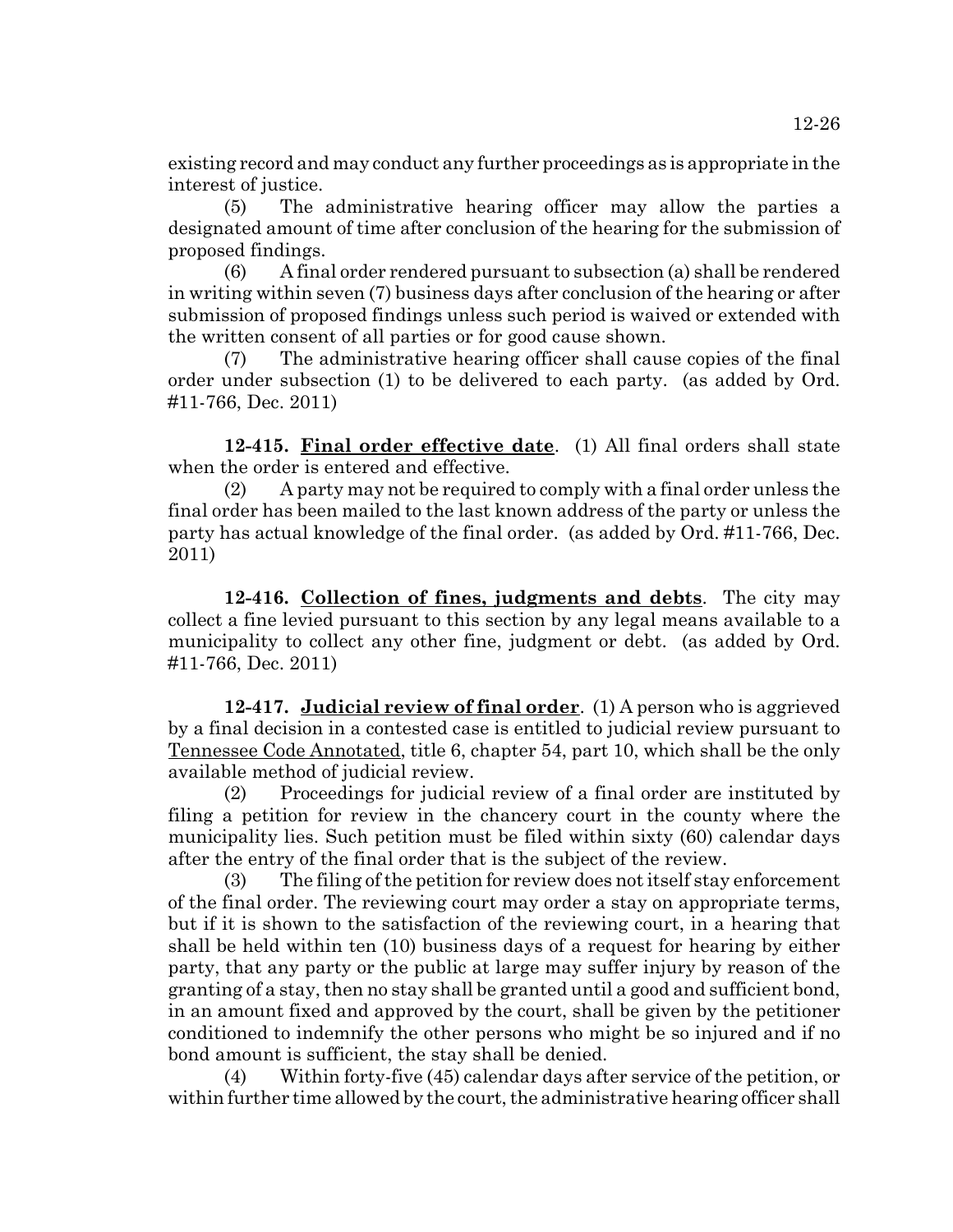transmit to their viewing court the original or a certified copy of the entire record of the proceeding under review. By stipulation of all the parties of the review proceedings, the record maybe shortened. A party unreasonably refusing to stipulate to limit the record may be taxed by the court for the additional cost. The court may require or permit subsequent corrections or additions to the record.

(5) If, before the date set for hearing, application is made to the court for leave to present additional evidence, and it is shown to the satisfaction of the court that the additional evidence is material and that there were good reasons for failure to present it in the administrative proceeding, the court may order that the additional evidence be taken before the administrative hearing officer upon conditions determined by the court. The administrative hearing officer may modify its findings and decision by reason of the additional evidence and shall file that evidence and any modifications, new findings or decisions with the reviewing court.

(6) The procedure ordinarily followed in the reviewing court will be followed in the review of contested cases decided by the administrative hearing officer, except as otherwise provided in this chapter. The administrative hearing officer that issued the decision to be reviewed is not required to file a responsive pleading.

(7) The review shall be conducted by the court without a jury and shall be confined to the record. In cases of alleged irregularities in procedure before the administrative hearing officer, not shown in the record, proof thereon may be taken in the court.

(8) The court may affirm the decision of the administrative hearing officer or remand the case for further proceedings. The court may reverse or modify the decision if the rights of the petitioner have been prejudiced because the administrative findings, inferences, conclusions or decisions are:

(a) In violation of constitutional or statutory provisions;

(b) In excess of the statutory authority of the administrative hearing officer;

(c) Made upon unlawful procedure;

(d) Arbitrary or capricious or characterized by abuse of discretion or clearly unwarranted exercise of discretion; or

(e) Unsupported by evidence that is both substantial and material in the light of the entire record. In determining the substantiality of evidence, the court shall take into account whatever in the record fairly detracts from its weight, but the court shall not substitute its judgment for that of the administrative hearing officer as to the weight of the evidence on questions of fact.

(9) No administrative hearing decision pursuant to a hearing shall be reversed, remanded or modified by the reviewing court unless for errors that affect the merits of such decision.